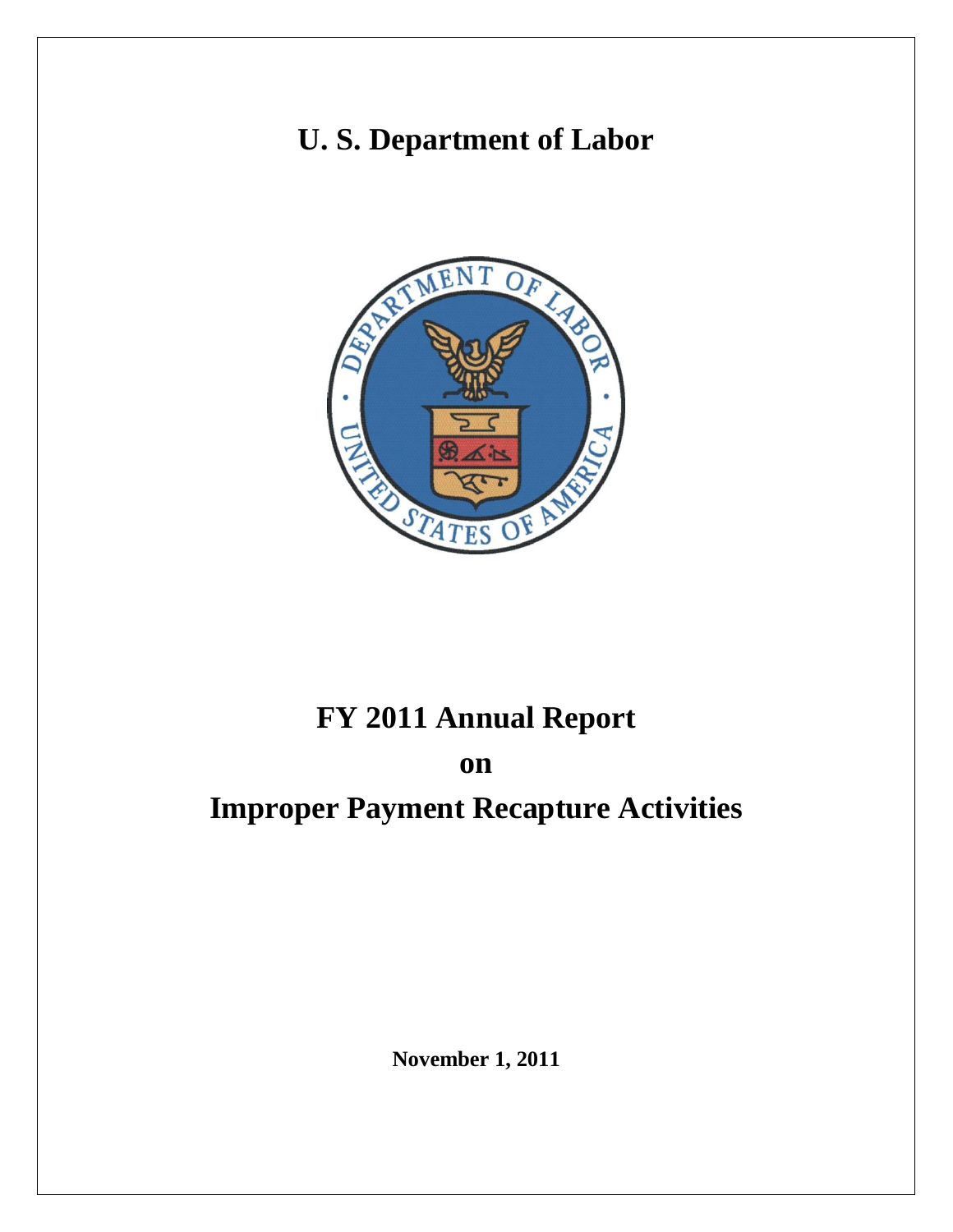### **Table of Contents**

| 1.0 |                                                                       |  |
|-----|-----------------------------------------------------------------------|--|
| 2.0 |                                                                       |  |
| 2.1 |                                                                       |  |
| 2.2 |                                                                       |  |
| 2.3 |                                                                       |  |
| 3.0 | Payment Recapture Activities in the Unemployment Insurance Program  5 |  |
| 4.0 |                                                                       |  |
| 5.0 |                                                                       |  |
| 6.0 |                                                                       |  |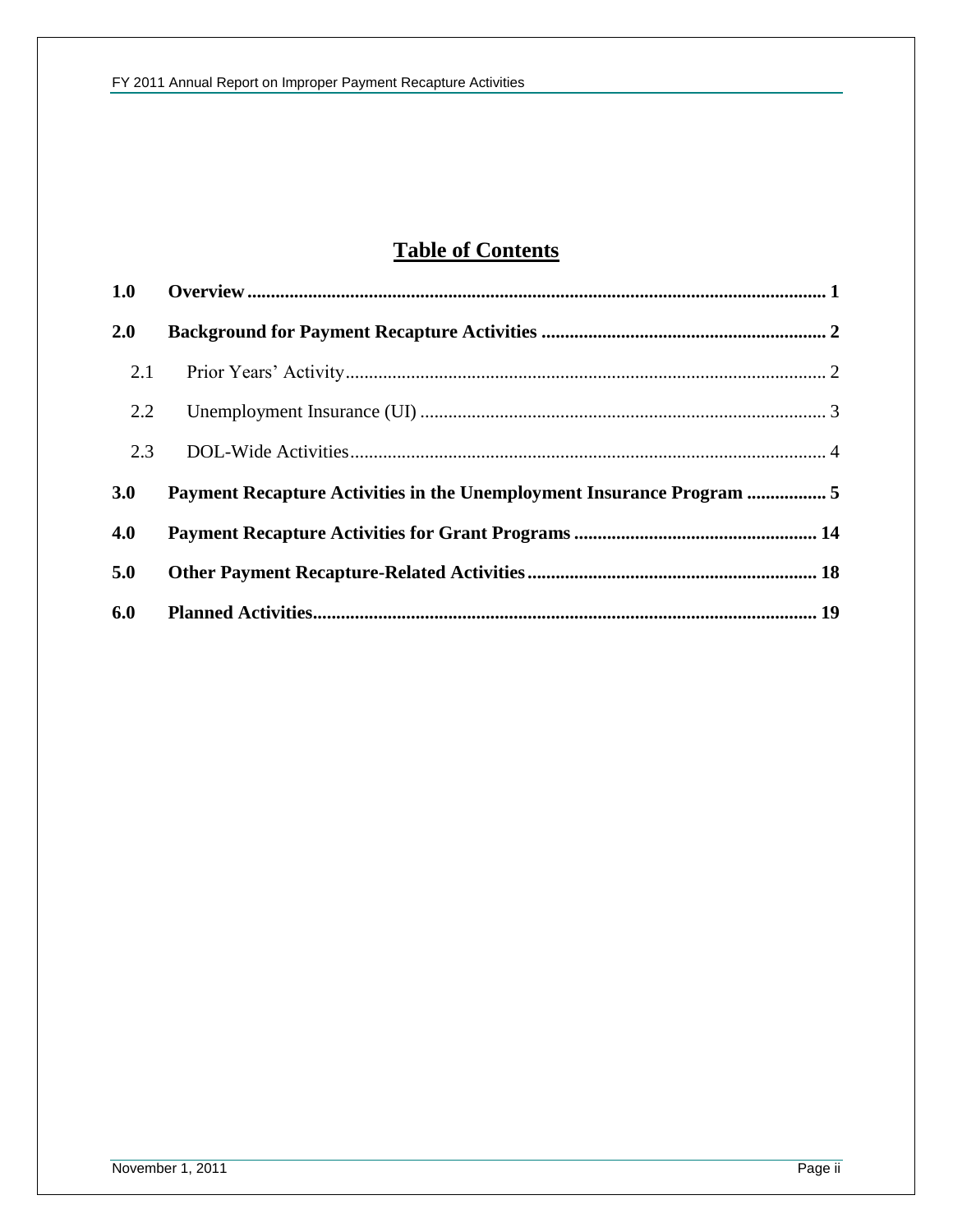## <span id="page-2-0"></span>**1.0 Overview**

The *Improper Payments Information Act of 2002* (IPIA), the *Improper Payments Elimination and Recovery Act of 2010* (IPERA), and related regulations require Federal agencies to review their programs and activities periodically to identify those that may be susceptible to significant improper payments. The IPERA amended the IPIA and generally succeeded the *Recovery Auditing Act of 2002* (RAA), placing a greater obligation on the Federal government to detect, reduce, and recover improper payments. IPERA expanded the types of payments to be reviewed and lowered the threshold of annual outlays that requires agencies to conduct payment recapture audit programs. Specifically, the scope of recovery reviews now covers all programs and activities, including grants, benefits, loans, and contract payments, with annual program outlays of \$1 million or more – a significant change from the previous thresholds of \$500 million and contractor payments only.

On April 14, 2011, the Office of Management and Budget (OMB) issued a revised Circular A-123, Appendix C, providing guidance on effective implementation of the IPERA. Part I.B of the revised Appendix C specifically addresses the manner in which agencies will recapture overpayments. According to Appendix C, Part I.B, Section 1.d, "A *Cost-Effective Payment Recapture Audit Program* is one in which the benefits (i.e., recaptured amounts) exceed the costs (e.g., staff time and resources, or payments for the payment recapture audit contractor) associated with implementing and overseeing the program."

Appendix C, Part I.B also requires the submission of an annual report to OMB and Congress that describes any recommendations identified by payment recapture auditors on how to mitigate conditions giving rise to improper payments, and any corrective actions the agency took during the preceding fiscal year to address the auditors' recommendations.

This report provides an overview of DOL's FY 2011 improper payments recapture program, including a detailed description of its payment recapture activities.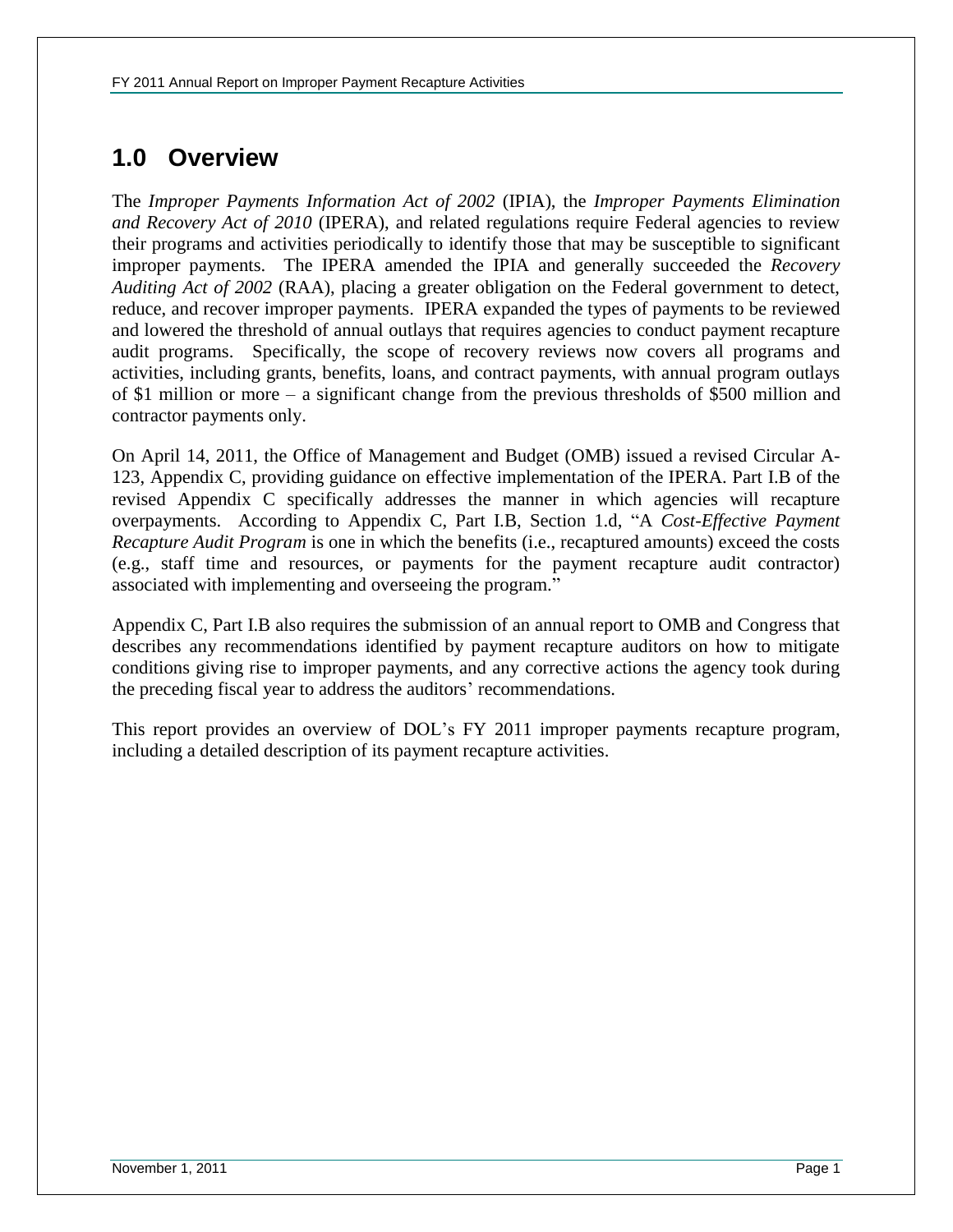# <span id="page-3-0"></span>**2.0 Background for Payment Recapture Activities**

As part of its overall internal control and improper payments programs, the DOL has established and implemented strong preventative controls, in order to reduce overpayments to the minimum. In the event that an overpayment is made, DOL recognizes that it needs to be detected and recaptured in as short a time as possible. To the extent that it is possible to do so, the DOL works diligently to recover overpayments as soon as they are detected. To accomplish this, activities are conducted in three distinct phases of internal control operation:

- Phase 1: Overpayment Prevention and Detection
- Phase 2: Overpayment Recapture
- Phase 3: Reducing Improper Payments (design improvements)

### <span id="page-3-1"></span>*2.1 Prior Years' Activity*

Prior to Fiscal Year (FY) 2008, the DOL performed sampling of costs consisting of contract expenses related to the operation and administration of program and headquarters activities. The testing found no improper payments.

In FY 2008, the DOL performed a recovery audit of the contract payments made during FY 2007. The work was performed by an independent contractor under the oversight of DOL personnel. The review consisted of an analysis of the payment database and review of supporting documentation for selected payments. Over 80,000 payments were included in the data base, covering approximately \$1.751 billion. The audit did not identify any improper payments, but the contractor provided a number of recommendations regarding future recovery audits. One of these recommendations was to reduce costs by only conducting these audits once every two years.

Following that recommendation, in FY 2010 DOL performed a recovery audit of the contract payments made in FY 2008, FY 2009 and the first quarter of FY 2010, which covered a data base of \$4.087 billion in payments. The work was performed by contractor and DOL staff. Procedures included analysis of the payment database and review of supporting documentation for various selected payments. The audit did not identify any significant improper payments, consistent with the results of the previous recovery audit. In FY 2010 based on other post payment review processes, improper payments of approximately \$5.9 million were identified for recovery, of which \$5.6 million was actually recovered. Underlying causes of the improper payments were:

- Insufficient system controls over automated payments to certain vendors. During the implementation of the new financial management system payments to certain vendors (such as FedEx and Citibank) were made without adequate prior invoice review, and the accounts payable system was not capable of detecting large and unusual payments in advance.
- Duplicate payments of certain invoices.
- Overcharges of late-payment interest on certain invoices.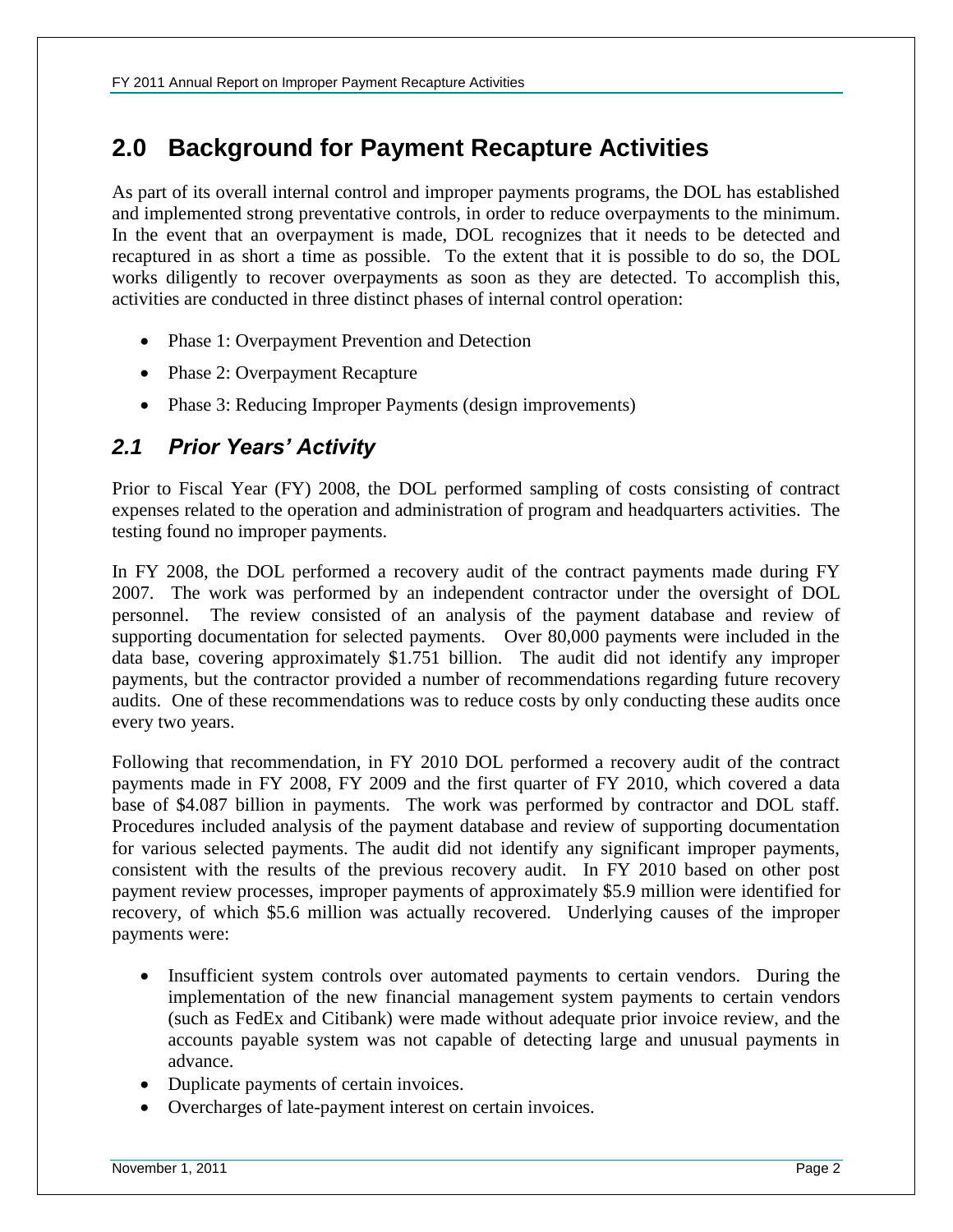DOL has addressed the weaknesses identified and the new system will enhance DOL's ability to refine system and internal controls and conduct frequent management reviews to identify and reduce the incidence of improper payments moving forward.

### <span id="page-4-0"></span>*2.2 Unemployment Insurance (UI)*

The single largest program at the DOL is the UI program, which represents over \$150 billion in expenditures in FY 2010. Of this, the amount of estimated overpayments was \$16.5 billion, with an estimated overpayment rate of 10.6 percent. Because the improper payments for UI are estimated to be over 10 percent, the UI program is classified as a high-priority program; the only program with this designation within the DOL.

Goals for the UI program this year included:

- Working with the states to develop and implement processes to identify and recapture improper payments;
- Defining audit procedures to be performed on selected items;
- Developing a framework for identifying improper payments and providing guidance to implement that framework;
- Establishing appropriate payment recapture targets; and
- Utilizing statutory and regulatory authorities to recapture improper payments.

Within each of the three distinct phases of internal control operations supporting payment recapture activity for UI, the efforts were focused on three key areas that offer the greatest opportunity for improvement:

- Benefit Year Earnings Cutoff Issues These issues arise when a claimant continues to claim and receive UI funds after returning to work.
- Separation Issues These occur because the claimant files for benefits when they are ineligible to do so, and the state has not received documentation to that effect from the former employer before the claim is processed.
- Employment Service (ES) Registration Issues These happen when the claimant has not registered in the state's ES system (or job bank) when required to do so, and is therefore ineligible.

In the discussion of the activities performed for each of the three phases of payment recapture activity for UI, only overpayment prevention and detection has been reported in sufficient detail to show which of these three areas is supported by the programs and processes described. Details of results of the activities performed in accordance with these goals are discussed in Section 3 below.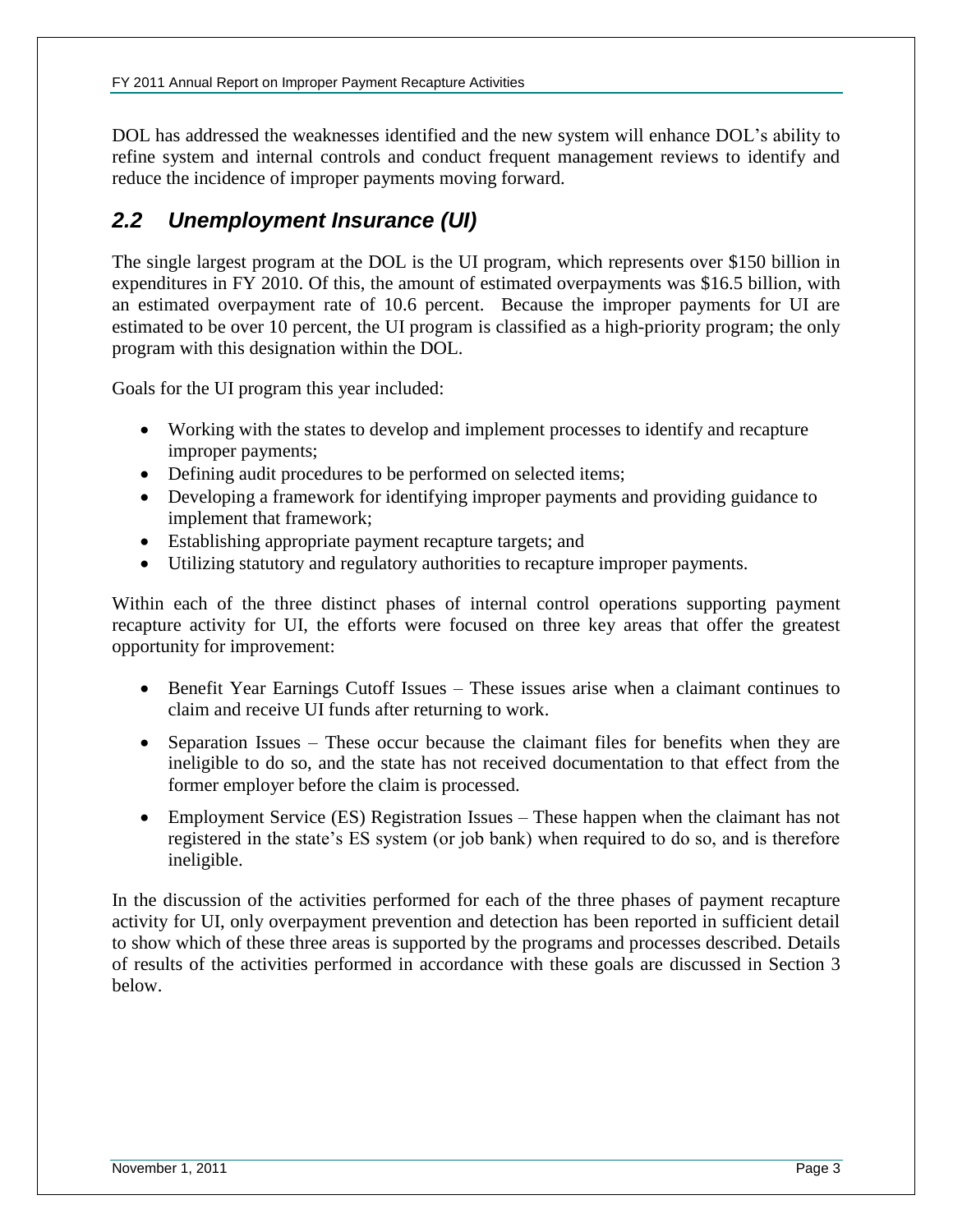### <span id="page-5-0"></span>*2.3 DOL-Wide Activities*

In addition to the activities taken to reduce and recapture overpayments for the UI program, the DOL also conducted a series of activities aimed at recapturing overpayments in its other benefit and grant programs, and DOL-wide activities that managed non-payroll administrative and other costs (contract payments).

During FY 2011, the DOL established a new baseline, performing IPIA risk assessments on all its major programs and activities. Only two programs, UI and the Workforce Investment Act (WIA) grant program, were found to be risk-susceptible (high-risk). The UI program was identified as both high priority and high risk, with estimated improper payments of more than \$100 million per year. While the results of the IPIA risk assessments have never supported the high risk designation for the WIA program, the program continues to be designated high risk by OMB. As a result, a risk assessment is conducted annually on the WIA program.

In compliance with IPERA, the DOL also conducted an analysis to determine the costeffectiveness of performing payment recapture audits for all significant programs and activities. For this analysis, a "significant" program or activity is one that accounts for \$1 million or more in annual outlays. Initial screening of over 50 DOL programs and activities revealed that 39 of the programs and activities were significant, and consisted of:

- 6 Benefit Programs (UI plus 5 others),
- 32 Grant Programs, and
- 1 DOL-wide activity Non-Payroll Administrative and Other Costs (contract payments)

The DOL developed a methodology to support its analysis and worked collaboratively with the agencies and offices that managed the programs and activities to conduct the assessments. Final determinations were based on the data captured. A report on all the programs and activities found NOT to be cost-effective was submitted to the DOL OIG and OMB on September 15, 2011.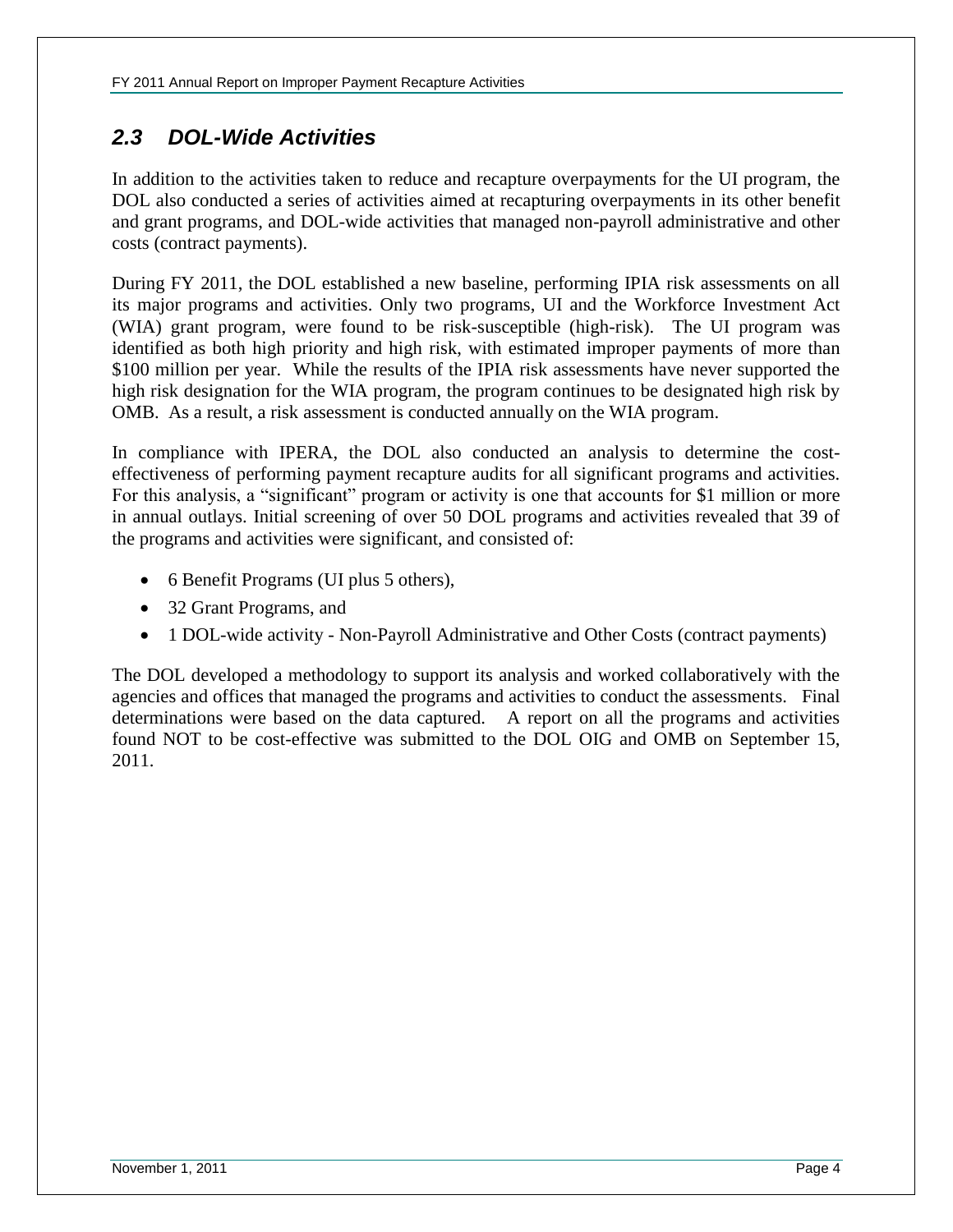### <span id="page-6-0"></span>**3.0 Payment Recapture Activities in the Unemployment Insurance Program**

DOL's first priority has been to target resources to its high risk programs. The UI program is the only DOL program deemed both high priority and high risk, so enhancing Federal and state efforts to reduce improper payments in the UI program is a top priority at DOL. Additionally, the UI program is continuing to emphasize the recovery of overpayments by performing payment recapture activities and providing states with tools to aid their recovery efforts.

Each state's UI program has a Benefit Payment Control (BPC) unit that is responsible for promoting and maintaining program integrity through prevention, detection, investigations, establishment, and recovery of improper payments. The BPC units also prepare cases for prosecution. This work is performed at the state level by state staff to meet the following requirements:

- Section  $303(a)(1)$  of the Social Security Act (SSA) requires that a state's UI law include a provision for: "Such methods of administration...as are found by the Secretary of Labor to be reasonably calculated to insure full payment of unemployment compensation when due." DOL has interpreted "when due" to mean that states shall ensure that improper UI payments are not made.
- Section 303(a)(5) of the SSA also requires that a state law includes provision for: "Expenditure of all money withdrawn from an unemployment fund of such state, in the payment of unemployment compensation....". DOL has interpreted this "withdrawal standard" to mean that withdrawals from the states' unemployment fund be limited to the lawful payment of UI.

The Secretary of Labor has interpreted these Federal law provisions and the Secretary's Standard for Fraud and Overpayment, to require that a state's law includes provisions for such methods of administration as are, within reason, calculated:

- To deter claimants from obtaining benefits through willful misrepresentation;
- To detect benefits paid through error by the agency, or through willful misrepresentation or error by the claimant or others; and
- To recover benefits overpaid under certain circumstances.

#### **Phase I: Overpayment Prevention and Detection**

Every state conducts post award audits for the prevention and detection of UI improper payments on benefit payments to determine whether error or willful misrepresentation has occurred in the payment of UI benefits. All states audit all benefits payments by means of a cross-match against new hire directories (National and State), and state wage files. However, under certain circumstances, states may exclude payments from these matches if the wages are being reported, or if the payment was made to a claimant with a return-to-work date.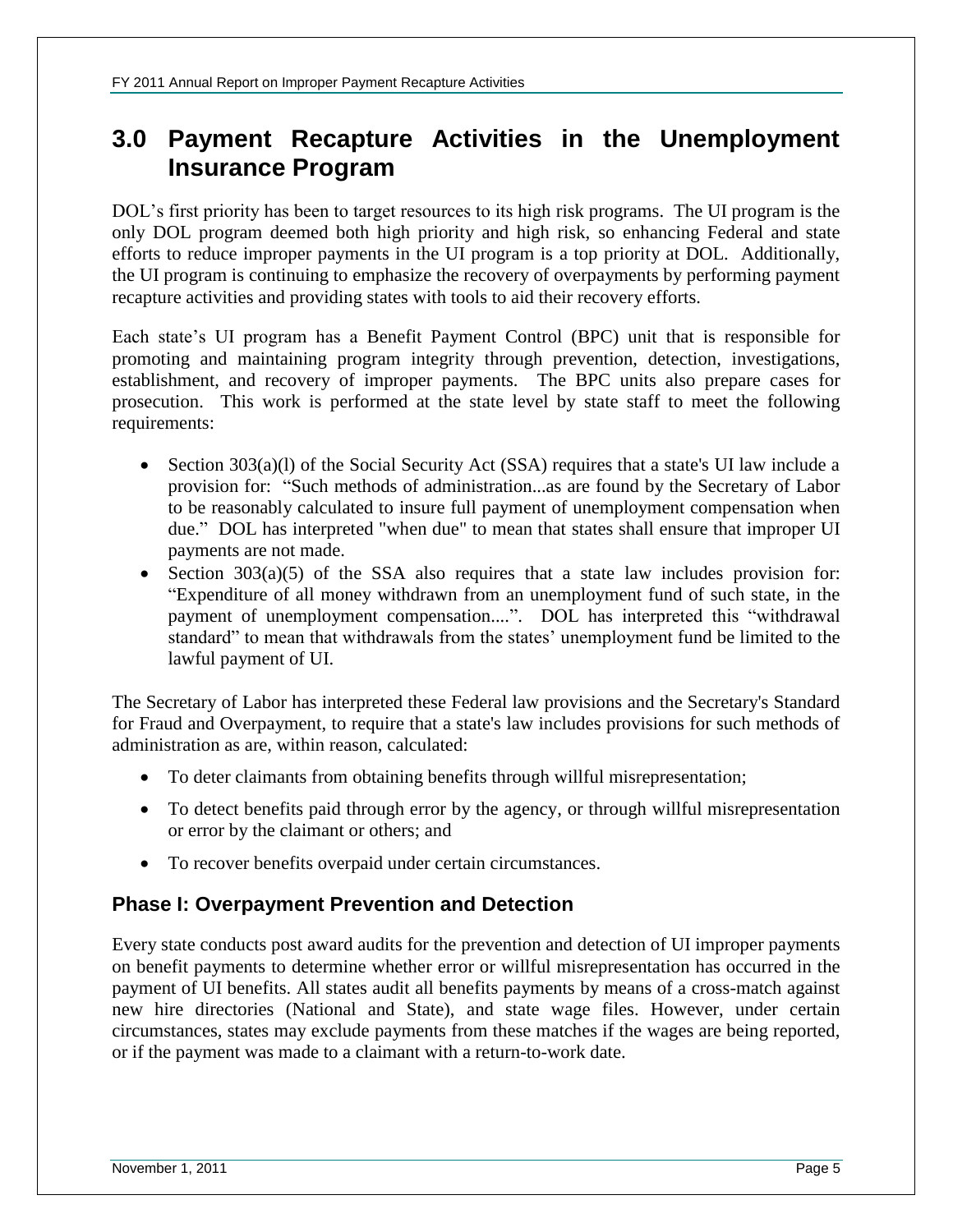These activities are conducted through the use of automated tools and procedures that confirm the identity and legal status of the claimants, search for unreported earnings, and detect other forms of fraud or errors contributing to improper payments in the UI program.

States agencies also maintain the integrity of unemployment insurance and reduce the amount of improper payments by ensuring that employers contribute their fair share of tax and facilitate the return to work of UI claimants.

Some of the most useful tools and practices include:

#### **Benefit Year Earnings (BYE) Issues** (claimants continuing to claim UI benefits after returning to work)

- National Directory of New Hires (NDNH) This database is managed by the Department of Health and Human Services, Office of Child Support Enforcement. The NDNH has claims information as well as wage and new hire information from employers all over the country including the Federal government and military. States use this database to crossmatch between the wage record data to detect unreported earnings and new hire data to identify individuals who continue to claim benefits after returning to work.
- State Directory of New Hires (SDNH) This tool provides information similar to the NDNH, but only contains data reports from employers within the state.
- State Quarterly Wage Cross-Match Paid claims are matched against the quarterly UI tax reporting to states by employers. (The lag in reporting requirements for UI tax can prevent identification of overpayments in a timely manner.)

**Separation Issues** (claimants ineligible to receive benefits due to voluntary quit or discharge for cause)

• State Information Data Exchange System (SIDES) – This automated data exchange promotes the receipt of timely information from employers regarding the claimants' separation from employment and verification of earnings upon returning to work. Timely and adequate information from employers provides the state agency with the necessary information to make a determination on the claimants' eligibility and thus prevent improper payments.

#### **Verification of Claimant Identity and Other Fraud Prevention Activities**

- State Department of Motor Vehicles Helps verify the identity of the claimant.
- Social Security Administration (SSA) Helps confirm identity and benefits from SSA.
- Systematic Alien Verification for Entitlement Maintained by Department of Homeland Security; it confirms the legal status of non-citizens. The wages used to establish a claim must be earned legally, and after filing a UI claim, non-citizens must be legally authorized to seek and accept employment.
- State and Local Prison Records Some states match claimant data against these records to prevent fraud in the program.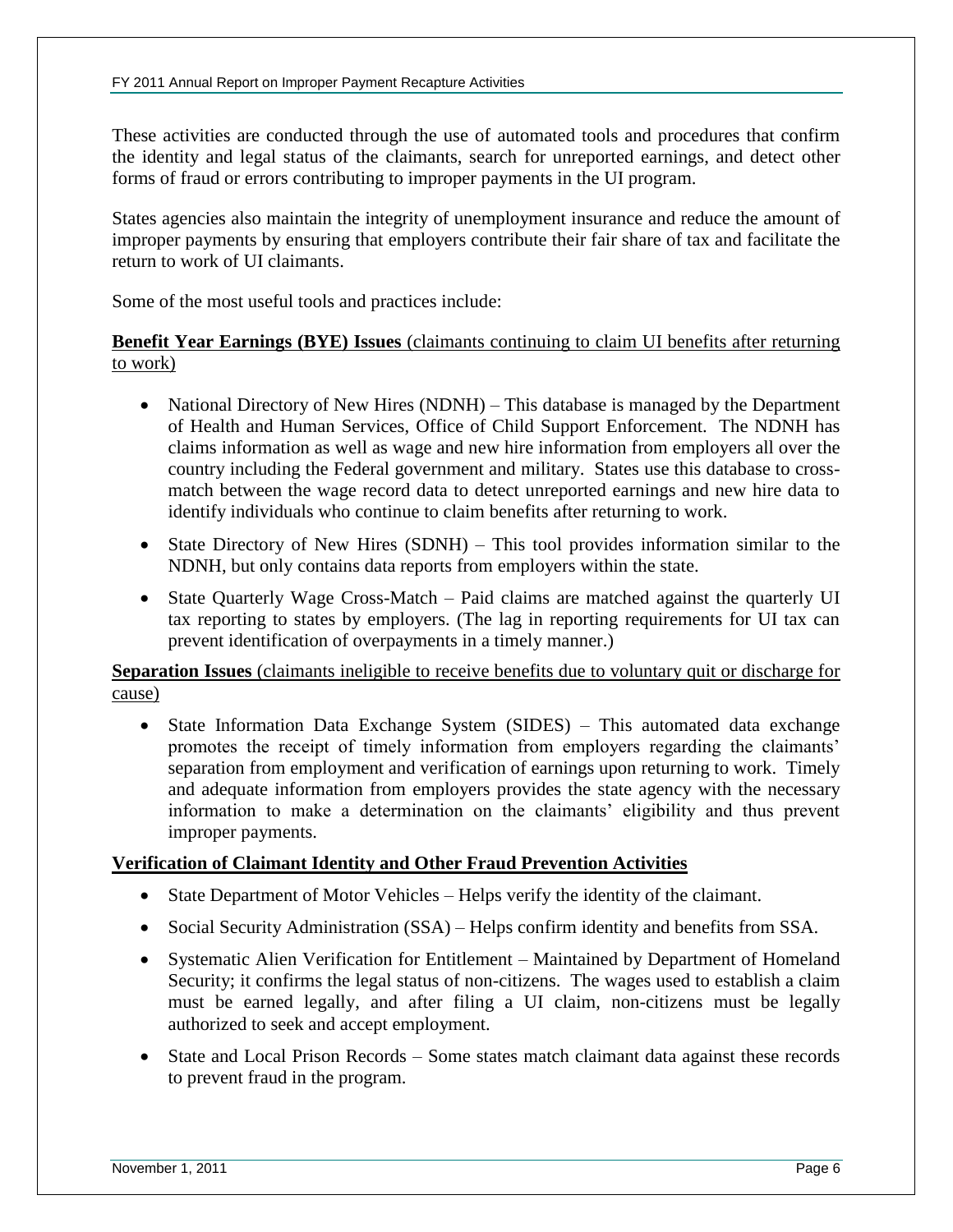• Internal State Databases record multiple claimants using the same contact information (phone numbers, addresses, bank accounts, or IP addresses). These tools can prevent fraud schemes.

#### **Tax Fraud Detection**

- SUTA Dumping Detection System (SDDS) Use of SDDS software helps detect employers who manipulate their tax rates by, for example, shifting employees from accounts with higher tax rates to accounts with lower tax rates.
- Worker Misclassification Programs Includes audits and investigations to prevent worker misclassification by employers. Worker misclassification occurs when an employee is erroneously classified by an employer as a non-employee, which reduces UI tax revenue, as well as the worker's ability to receive UI benefits, worker's compensation, Social Security benefits, health insurance coverage, retirement coverage, and protection under the Fair Labor Standards Act.

#### **Reemployment and Continuing Eligibility**

- Worker Profiling and Reemployment Services A system designed to identify claimants who are likely to exhaust benefits and refer them to services designed to assist them in returning to work quickly.
- Reemployment and Eligibility Assessments In-person claimant interviews conducted at the One-Stop Career Centers to review continuing UI eligibility and assess reemployment needs, including providing labor market information, assisting with the development of a work-search plan, and referral to reemployment services and/or training when appropriate.

#### **Phase II: Overpayment Recapture**

The states must hold the claimants liable to repay benefits that were received improperly and take an active role to recover improper payments (payment recapture audits). States may waive repayments for non-fraud overpayments when it would be against equity and good conscience pursuant to their state's law.

Some of the recovery activities and tools include:

- Offsets from benefits;
- Offsets from state and Federal income tax refunds:
- Offsets from lottery winnings, homestead exemptions, and other benefits, including the Alaska Mineral Refund;
- Interstate recovery agreements;
- Repayment plans;
- Civil Actions, including wage garnishments and property liens;
- Skip tracing, collection agencies, and credit bureaus;
- Probate and Bankruptcy;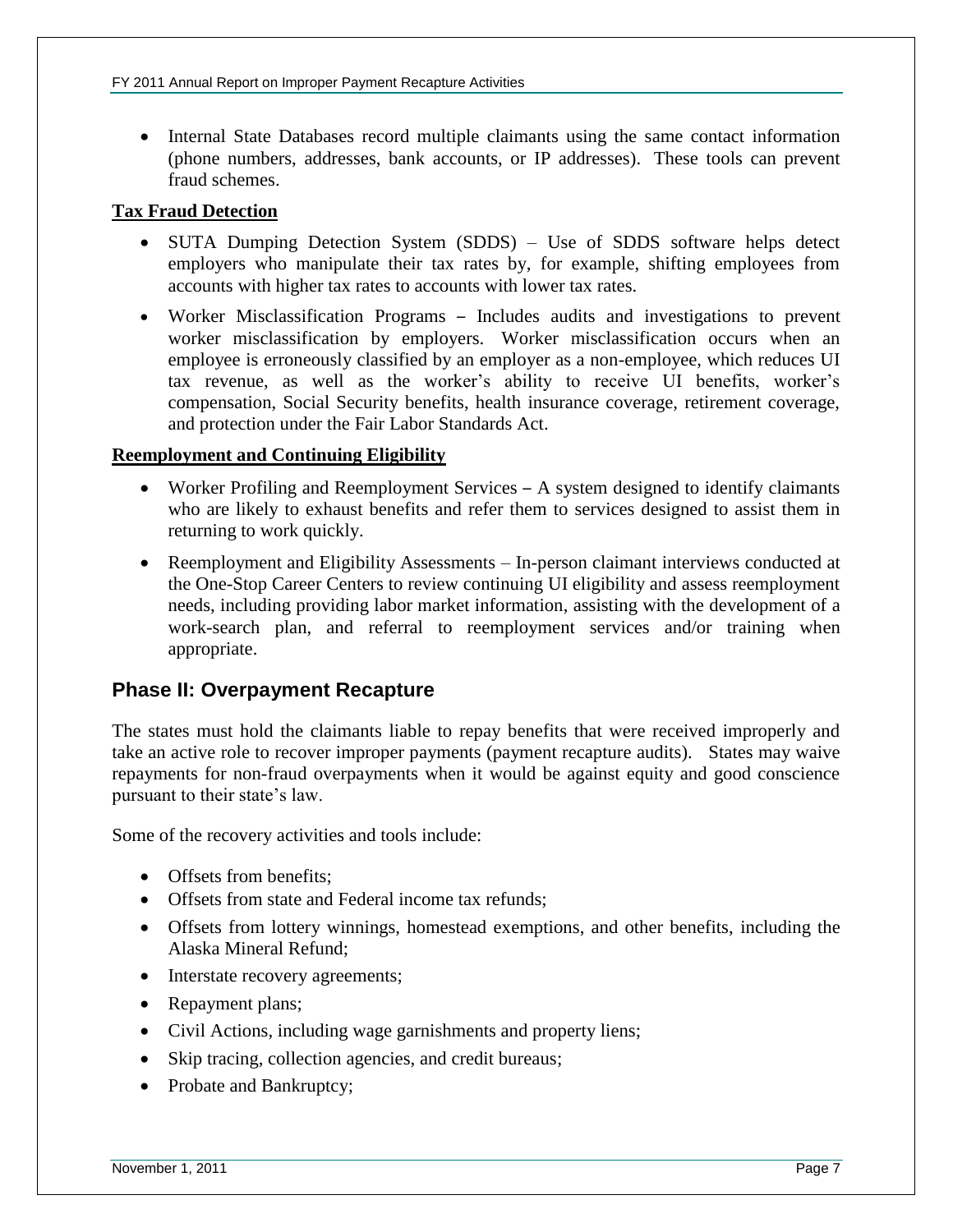- Referral to Office of Inspector General and other Law Enforcement Agencies;
- State and Federal Prosecution: and
- Establishment of interest and penalties on overpayments, which adds an incentive to repay quickly.

These recovery activities are not targeted toward improper payments by cause, but toward all improper payments. Overpayments of less than five weeks with no eligibility disqualification are generally recoverable by benefit offsets. Larger overpayments and those with eligibility disqualifications often require more active and aggressive recovery methods since the benefit offset is not available. Additionally, state laws place limitations on the types of recovery and the length of time an overpayment is recoverable. The recoveries are reported on the ETA 227 by the method of recovery. The processes or tools used for recovery of overpayments do not depend on the cause for the overpayments.

A five-year summary of overpayments established and recovered as a result of the activities described above is displayed in **Exhibit 1**, which includes overpayments established minus recoveries. Separate rates are shown for State UI, Unemployment Compensation for Federal Employees (UCFE), Unemployment Compensation for Ex-Service Members (UCX), and Extended Benefits (EB) claims only and for State UI, UCFE, UCX, and EB plus Emergency Unemployment Compensation (EUC) claims. Recovered overpayments for State UI claims are returned to the UI account from which the benefits were originally paid. EUC and EB overpayments that are recovered by the states are returned to the EUCA account within the UI Trust Fund.

| <b>FY</b> | <b>Overpayments</b><br><b>Established</b><br><b>UI/UCFE/UCX/EB</b> | <b>Overpayments</b><br><b>Recovered</b><br><b>UI/UCFE/UCX/EB</b> | <b>Recovered</b><br>$(\%)$ | <b>Overpayments</b><br><b>Established</b><br>(UI/UCFE/UCX/EB<br>$+ EUC$ | <b>Overpayments</b><br><b>Recovered</b><br>(UI/UCFE/UCX/EB<br>$+ EUC$ | <b>Recovered</b><br>$(\%)$ |
|-----------|--------------------------------------------------------------------|------------------------------------------------------------------|----------------------------|-------------------------------------------------------------------------|-----------------------------------------------------------------------|----------------------------|
| 2006      | \$979,836,264                                                      | \$511,524,977                                                    | 52.21%                     |                                                                         |                                                                       |                            |
| 2007      | \$952,889,616                                                      | \$531,718,388                                                    | 55.80%                     |                                                                         |                                                                       |                            |
| 2008      | \$1,002,131,148                                                    | \$571,160,044                                                    | 56.99%                     | \$1,010,170,720                                                         | \$572,970,666                                                         | 56.72%                     |
| 2009      | \$1,456,383,810                                                    | \$850,978,618                                                    | 58.43%                     | \$1,732,370,866                                                         | \$913,418,622                                                         | 52.73%                     |
| 2010      | \$1,906,893,984                                                    | \$966,820,770                                                    | 50.70%                     | \$2,804,109,432                                                         | \$1,174,113,250                                                       | 41.87%                     |

#### **Exhibit 1: UI Overpayments Established and Recovered By Fiscal Year (Excluding Waivers)**

The states are required to report quarterly on overpayment detection and recovery activities on the Employment and Training Administration (ETA) 227 report. The amounts established and recovered are based on reports submitted during the indicated fiscal year. However, the actual payment of benefits may have occurred in a prior fiscal year.

The information reported on the ETA 227 report is based on actual counts of UI overpayments identified and recovered by the state agencies. This is in contrast to the estimates of UI overpayment rates and amounts that are reported for the Improper Payments Information Act, which are based on the results of Benefit Accuracy Measurement (BAM). BAM is a statistical survey of paid and denied UI claims. The results of the BAM audits are projected to the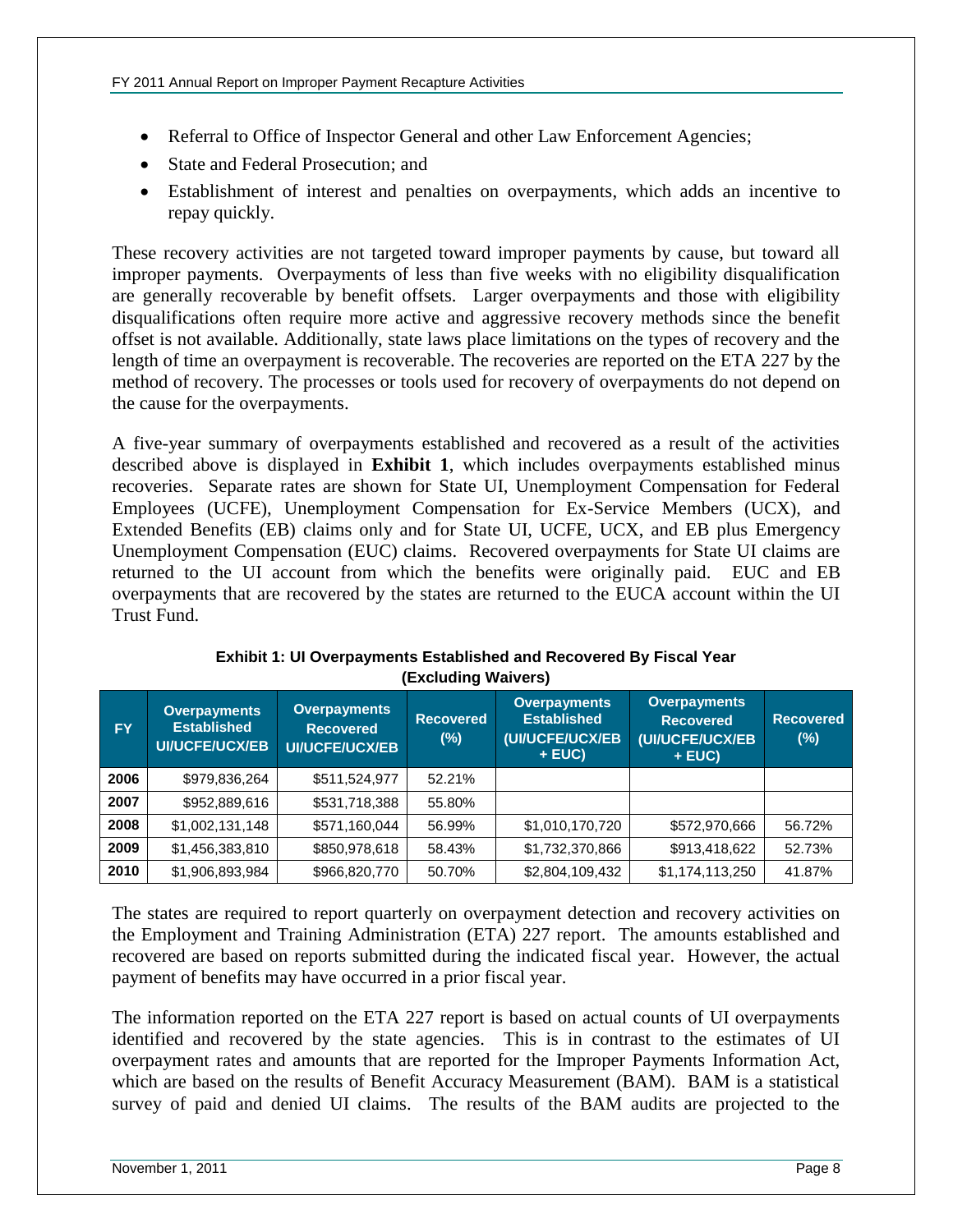population of benefit payments for all unemployment compensation programs: State UI, UCFE, UCX, Extended Benefits (EB), and EUC. These BAM estimates will be significantly higher than actual overpayments identified for recovery because 1) the BAM audits detect eligibility issues that usual BPC detection methods will not identify, because it is very workload intensive and/or not cost effective to detect (for example, verification of all claimant work search activity or that all claimants were able and available for work); or 2) the overpayment is not recoverable because the responsibility for the improper payment is the agency's and/or the employer's, rather than the claimant's, or due to state finality rules.

"Overpayment Establishments" have been adjusted to subtract waivers, which are overpayments that the state agency has determined are not recoverable. The Unemployment Insurance Report Handbook (ET Handbook 401,  $4<sup>th</sup>$  edition, Section IV, Chapter 3, p. 10) defines a waiver as:

"A non-fraud overpayment for which the state agency, in accordance with state law, officially relinquishes the obligation of the claimant to repay." Usually, this is authorized when the overpayment was not the fault of the claimant and requiring repayment would be against equity and good conscience or would otherwise defeat the purpose of the UI law.

The DOL believes that this definition is consistent with the criteria established by OMB for evaluating the cost-effectiveness of a payment recapture program in the revised Appendix C, part I.B, Section 5.

The inclusion of EUC overpayments reduces the recovery rate. **Exhibit 2** compares the overpayment establishment and recovery rates for UI/UCFE/UCX/EB claims versus EUC claims.

| <b>FY</b> | <b>UI/UCFE/UCX/EB</b><br><b>Outlays</b> | <b>Overpayments</b><br>Established* | <b>Established</b><br><b>As a Percent</b><br>of Outlays | <b>Overpayments</b><br><b>Recovered</b> | <b>Recovered As</b><br>a Percent of<br><b>Established</b> |  |  |
|-----------|-----------------------------------------|-------------------------------------|---------------------------------------------------------|-----------------------------------------|-----------------------------------------------------------|--|--|
| 2008      | \$38.88                                 | \$1.002                             | 2.58%                                                   | \$0.571                                 | 56.99%                                                    |  |  |
| 2009      | \$86.90                                 | \$1.456                             | 1.68%                                                   | \$0.851                                 | 58.45%                                                    |  |  |
| 2010      | \$84.07                                 | \$1.907                             | 2.27%                                                   | \$0.967                                 | 50.71%                                                    |  |  |
|           |                                         |                                     |                                                         |                                         |                                                           |  |  |
| <b>FY</b> | EUC.<br><b>Outlays</b>                  | <b>Overpayments</b><br>Established* | <b>Established</b><br>As a Percent<br>of Outlays        | <b>Overpayments</b><br><b>Recovered</b> | <b>Recovered As</b><br>a Percent of<br><b>Established</b> |  |  |
| 2008      | \$3.55                                  | \$0.008                             | 0.23%                                                   | \$0.002                                 | 22.50%                                                    |  |  |
| 2009      | \$32.66                                 | \$0.276                             | 0.85%                                                   | \$0.062                                 | 22.46%                                                    |  |  |

#### **Exhibit 2: Comparison of UI/UCFE/UCX/EB and EUC Overpayments Established and Recovered**

\* Excluding waivers.

Note: All amounts are in billions of dollars.

The recovery rate for EUC overpayments is significantly less than the recovery rate for state UI and EB overpayments due to several factors: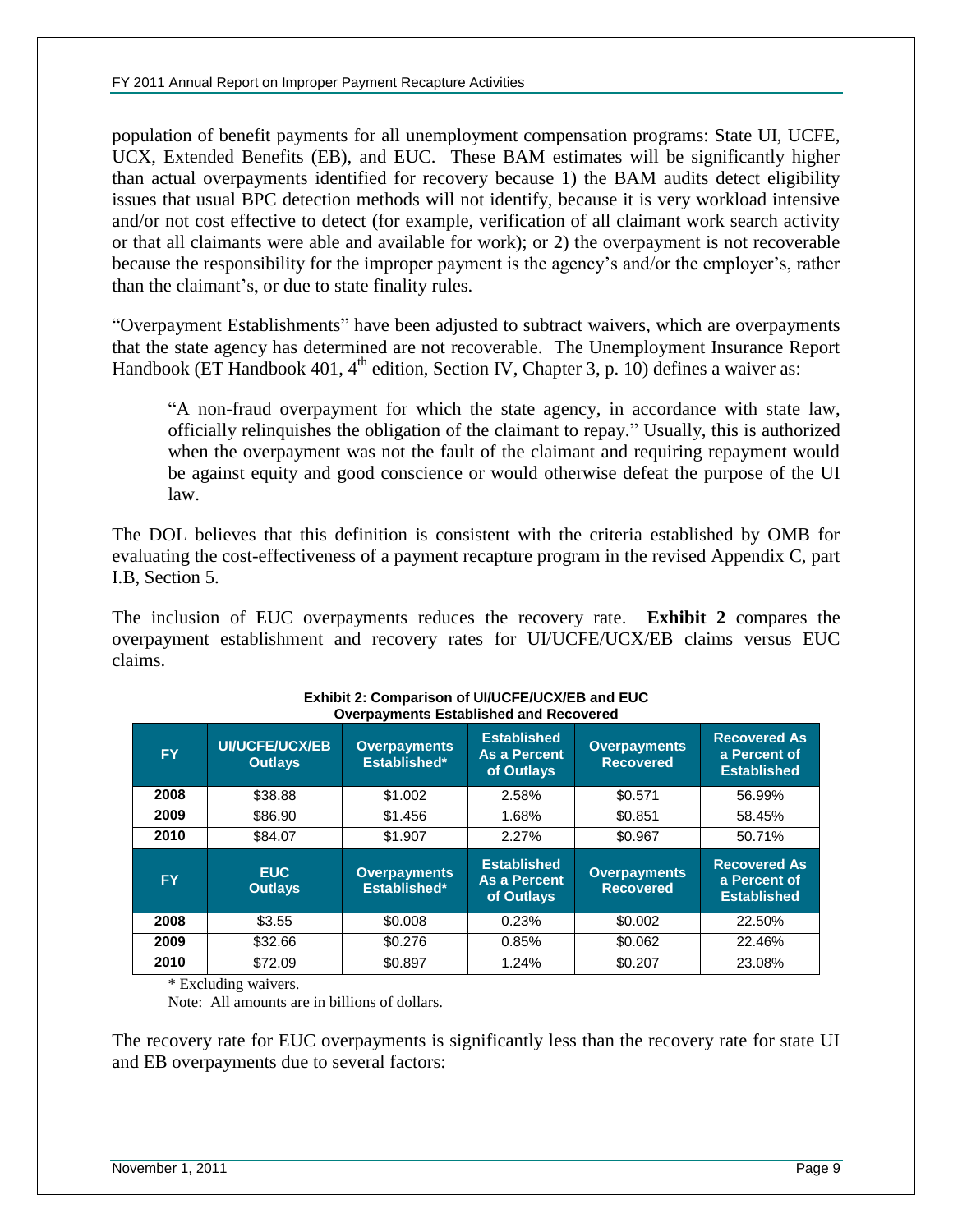- Many of these claimants have exhausted benefits, and therefore, states are unable to offset overpayments against their unemployment compensation payments.
- The legislation establishing the EUC program limits offsets to 50 percent of the amount payable to the claimant for the compensated week.
- Claimants who have been unemployed for long durations have few resources available for the repayment of overpayments.
- The severe decline in the housing market removed the option that states have used to recover overpayments by attaching liens to an individual's property and recovering the overpayments when the property is sold.
- Many states reassigned BPC staff to process claims when workloads increased sharply during the recession, thereby leaving fewer staff to identify and recover overpayments.

The ETA 227 report captures data on the causes of overpayments, the method of detection, recovery and reconciliation, criminal and civil actions, and the aging of benefit accounts. After eight quarters, the overpayments are removed from the total outstanding balance on this report. This does not affect the state's accounting practices. When overpayments are recovered that have been removed from the reported outstanding balance, the amount will be added back to report the recovery in the quarterly report, regardless of when the overpayment originally occurred. States are now able to attempt recovery of these older unemployment compensation debts through the U.S. Department of Treasury's Tax Offset Program by offsetting the claimant's Federal income tax returns. When improper payments are recovered, they are returned to the states' UI trust fund account from which they were paid.

A cost-benefit analysis conducted in 2001 indicated that increasing BPC activity has a high payoff -- about \$5 recovered for every \$1 invested in BPC without adjustments, and at least \$4 for every \$1 invested after allowing for diminishing returns in states with higher established rates. The study found that the most cost-effective approach would add resources in states with low penetration of the established overpayment rates into the BAM estimate of overpayments. The DOL plans to conduct a cost-benefit study in the near future based on more recent data, including the lower establishment and recovery rates of EUC claims. A copy of the 2001 costbenefit study is available at [http://www.ows.doleta.gov/unemploy/integrity/cb\\_ada.asp](http://www.ows.doleta.gov/unemploy/integrity/cb_ada.asp).

#### **Phase III: Reducing Improper Payments**

Several factors contribute to improper UI payments. Efforts to reduce costs of taking claims and improve customer service prompted the states to design remote claims processing. The transition from in-person claims to remote claims processing (phone and internet) has depersonalized the process, making it easier for claimants to make false statements, and has had the additional side effect of precluding valuable prevention activities (such as agency messaging to reinforce eligibility requirements with claimants and questioning claimants with respect to their active work search efforts and benefit year employment issues) and contributed to the rise of improper payments. Additionally, the states are required to meet benefit payment timeliness performance standards, which may result in some eligibility decisions that are based on incomplete or untimely information.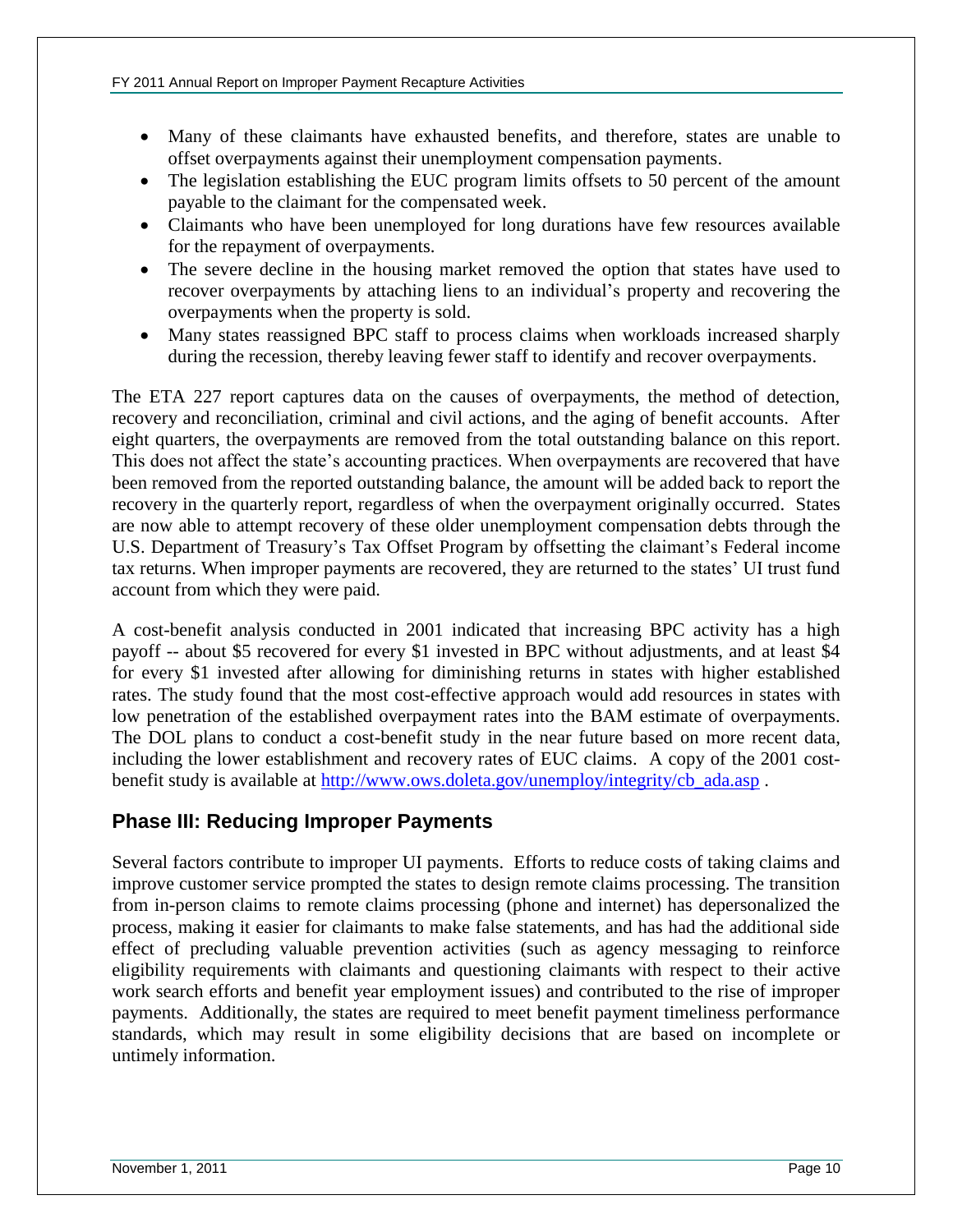#### FY 2011 Annual Report on Improper Payment Recapture Activities

The DOL is actively working with the states to reduce improper payments. All state administrators have been called to action to ensure that UI integrity is a top priority and to develop state specific strategies to bring down the overpayment rate. Specific attention and assistance has been given to those states with the largest impact on the improper payment rate. This work is continuing with all the states, particularly those with unacceptably high overpayment rates.

Additionally, the DOL has provided states with supplemental funding to implement strategies and technology-based infrastructure investments that will help the states in preventing, detecting and recovering UI overpayments. These grants demonstrate the DOL's commitment to the development of integrity-related systems focused on the proper payment of UI benefits. These systems can result in significant savings of staff costs for integrity-related activities, increased dollar amounts of overpayments recovered, and prevention of future overpayments.

Between FY 2005 and FY 2010, the DOL has provided approximately \$46.5 million to states in supplemental funding for integrity related projects. In FY 2011, a total of \$191.5 million in supplemental funding, was awarded to 42 states - \$63.5 million to support integrity-related activities such as prevention, detection, and recovery of improper UI benefit payments; and \$128 million to address outdated Information Technology (IT) system infrastructures, all of which are necessary to improve UI integrity.

The goal of the FY 2011 funding opportunity was to accelerate state actions to reduce the UI improper payment rate. The funding opportunity was structured to require, as a condition of receiving any funds, that states implement a range of priority integrity activities focused on key root causes that are designed to prevent improper payments and to quickly reduce the UI improper payment rate. This core supplemental funding also provided for state flexibility in designing state specific strategies with a focus on return on investment (ROI) and clear state targets for reducing the states' improper payment rates.

States are required to include all seven DOL-identified core integrity activities in their individual strategic plans to reduce improper payments attributed to the key root causes of overpayments. These core integrity activities are:

- Strategies designed to achieve the new BYE performance measure used to measure and track the largest root cause of UI improper payments - claimants continuing to claim and receive benefits after returning to work;
- Establishment of a Cross-Functional Integrity Task Force to develop strategies to reduce improper payments;
- Activities listed in the Recommended Operating Procedures (ROP) for conducting cross matching with the NDNH and the SDNH to identify claimants who are continuing to claim benefits after returning to work;
- Use of the SIDES to ensure timely and accurate information regarding a claimant's separation from work by the employer;
- Claimant/Employer messaging about UI program requirements;
- Employment Service Registration as required under state UI law if the state's improper payment rate is above three percent; and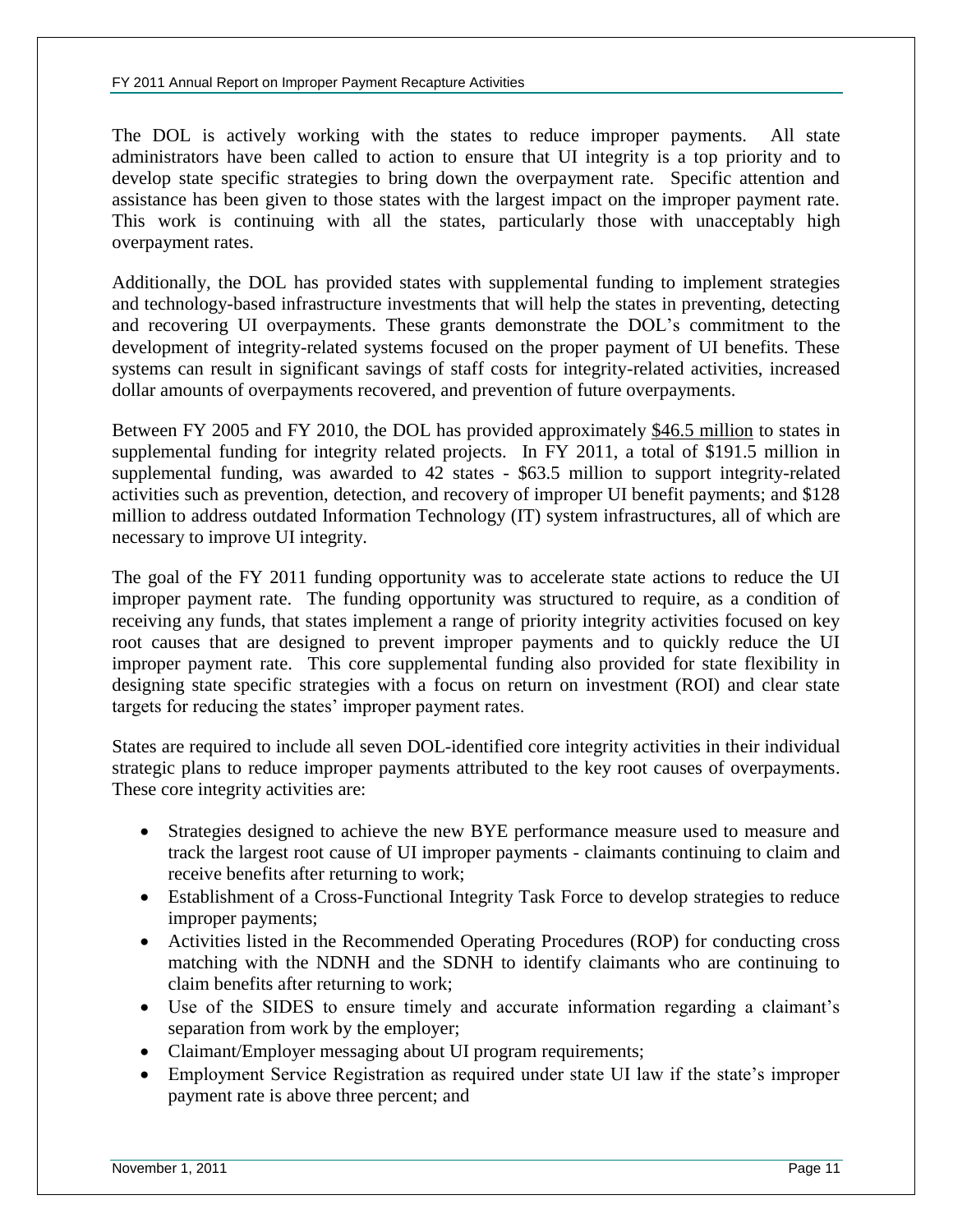• State-Specific Solution(s) to address overpayments, including technology-based prevention, detection, and collection activities.

Furthermore, states that committed to implement DOL-identified priority integrity activities were also awarded additional incentive funds in the amount of \$1 million per state to enable implementation of these UI high-priority activities, including additional integrity projects and other automation efforts designed to improve overall state program performance. These priority integrity activities include:

- Activities to address Worker Misclassification;
- Implementation of other integrity-related projects, including technology-based prevention, detection, and collection activities;
- Implementing the SIDES earnings/wage verification and monetary and potential employer charges data exchanges;
- Subscription fees for maintenance and operations of SIDES;
- Contract staff support for BPC activities (activities that do not require use of state merit staff);
- Implementation of the federal Treasury Offset Program (TOP); and
- Automation efforts that result in overall performance and system improvements.

**Exhibit 3** shows the distribution of the FY 2010 supplemental funding by the root causes of overpayments.

| Dy ROOL GAUSE OF OVERDAYMENTS |                           |                                             |                                                   |                                                                             |  |  |  |
|-------------------------------|---------------------------|---------------------------------------------|---------------------------------------------------|-----------------------------------------------------------------------------|--|--|--|
| <b>Root Causes</b>            | <b>IPIA 2010</b><br>Rate* | <b>Percentage of</b><br><b>Overpayments</b> | <b>Amount</b><br><b>Overpaid</b><br>(in billions) | <b>Supplemental</b><br><b>Funding</b><br><b>Amount</b><br>$(in$ millions)++ |  |  |  |
| <b>Benefit Year Earnings</b>  | 2.92%                     | 27.54%                                      | \$4.55                                            | \$25.1                                                                      |  |  |  |
| <b>Separation</b>             | 2.05%                     | 19.36%                                      | \$3.20                                            | \$13.3                                                                      |  |  |  |
| <b>Work Search</b>            | 1.91%                     | 17.99%                                      | \$2.97                                            | \$1.6                                                                       |  |  |  |
| <b>ES Registration</b>        | 1.43%                     | 13.49%                                      | \$2.23                                            | \$0.5                                                                       |  |  |  |
| <b>Base Period Wages</b>      | 0.57%                     | 5.34%                                       | \$0.88                                            | \$1.2                                                                       |  |  |  |
| Able & Available              | 0.56%                     | 5.26%                                       | \$0.87                                            | \$1.2                                                                       |  |  |  |
| Other Eligibility**           | 0.45%                     | 4.22%                                       | \$0.70                                            | \$7.9                                                                       |  |  |  |
| Other Issues***               | 0.72%                     | 6.80%                                       | \$1.12                                            | \$4.9                                                                       |  |  |  |
| <b>Total Funding</b>          |                           |                                             |                                                   | \$55.7                                                                      |  |  |  |
|                               |                           |                                             |                                                   |                                                                             |  |  |  |
| <b>Annual Report Rate</b>     | 10.60%                    |                                             | \$16.54                                           |                                                                             |  |  |  |
| <b>Total Benefits Paid+</b>   |                           |                                             | \$156.00                                          |                                                                             |  |  |  |

#### **Exhibit 3: Distribution of FY 2010 Supplemental Funding by Root Cause of Overpayments**

\* Period for Improper Payment Information Act (IPIA) reporting is July 1, 2009 – June 30, 2010

\*\* Other Eligibility Issues include refusal of work, self-employment, failure to report for agency review or report requested information, citizenship status, and claiming benefits using a false identity.

\*\*\* Other issues include adjustments to dependents' allowance, adjustments to benefits due to claimant receipt of income from severance pay, vacation pay, Social Security, or employer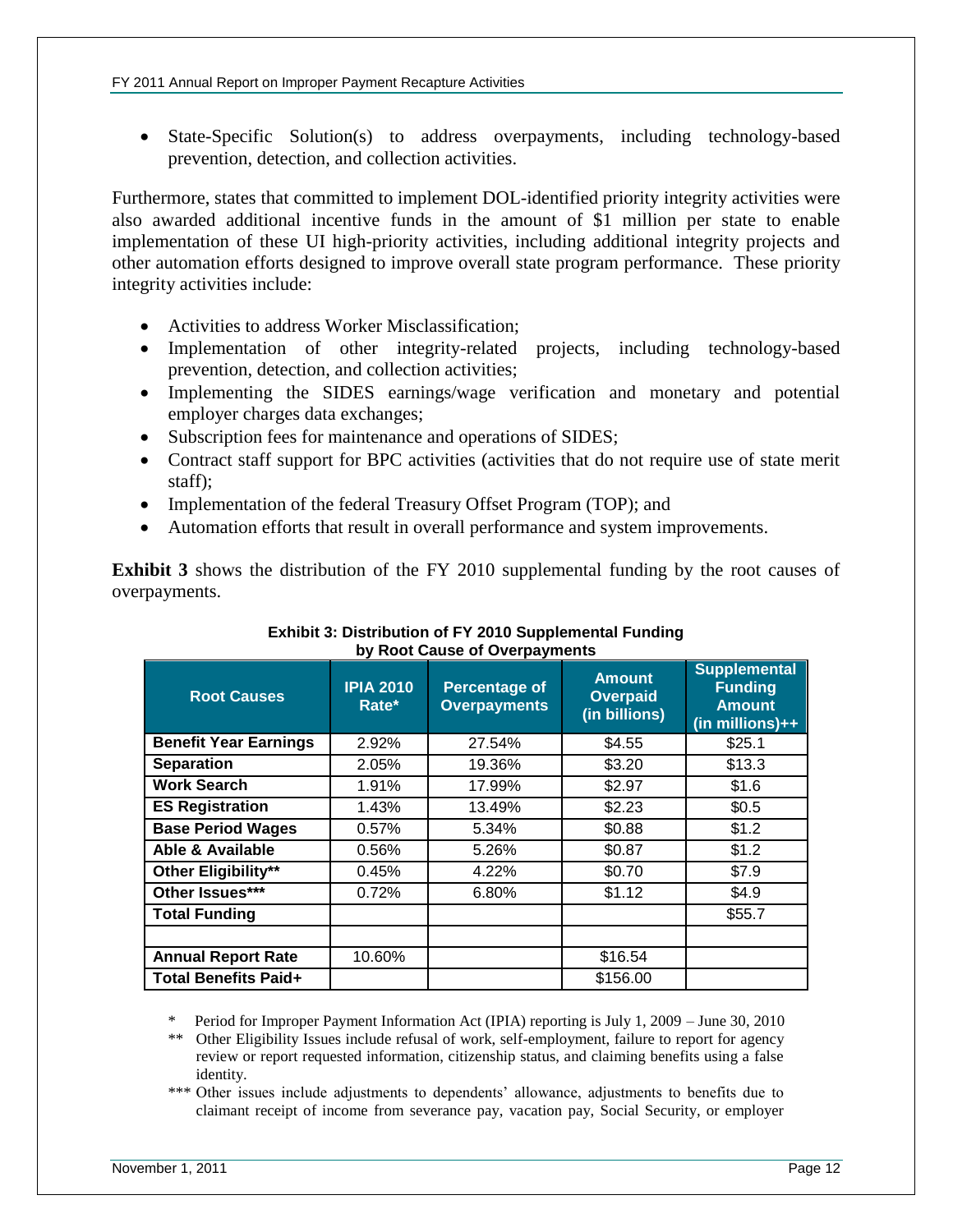pension, back pay awards, payment during a period of disqualification, or agency redetermination of eligibility.

- + Includes the permanent State and Federal UI programs as well as Extended Benefits, Emergency Unemployment Compensation, and Federal Additional Compensation.
- ++ Funding for projects includes activities which may target several of the root causes.

Of the \$63.5 million in total funding provided to states for integrity-related activities, \$55.7 million was targeted for projects to prevention, detection and reduction of improper payments and \$7.7 million for activities related to the recovery of overpayments, specifically, the implementation of TOP. By reducing the overall overpayment rate, states will have a smaller population of overpayments to target for recovery, so recovery resources may be able to be deployed more efficiently.

DOL has also proposed Unemployment Compensation (UC) integrity legislation, which, if enacted by the Congress, will help states reduce improper benefit payments. This will ensure that benefits are available for eligible UI claimants, thus contributing to DOL strategic goal to "Ensure income support when work is impossible or unavailable."

In October, 2011, three key integrity provisions were enacted as part of the Trade Adjustment Assistance Extension Act:

- States are required to assess a penalty of not less than 15 percent of the amount overpaid on any claim for benefits that is determined to be due to the claimant's fraud.
- States are prohibited from relieving an employer of benefit charges if the employer's (or its agent's) fault has caused an inappropriate payment and if the employer (or agent) has established a pattern of failing to respond timely or adequately to requests for information.
- Employers are required to report employees re-hired within 60 days of their last employment to the NDNH. This change will significantly expand the number of employee records available for matching and can be expected to increase the number of detections, and potential prevention, of overpayments due to claimant who continue to claim benefits after they return to work.

Other proposed provisions that are pending action are:

- Permitting states to use up to 5 percent of UC overpayments recovered to augment administrative funding to deter, detect, and recover benefit overpayments.
- Permitting states to use up to 5 percent of contributions collected due to employer fraud or tax evasion, including misclassification of employees, to augment administrative funding for activities related to these purposes.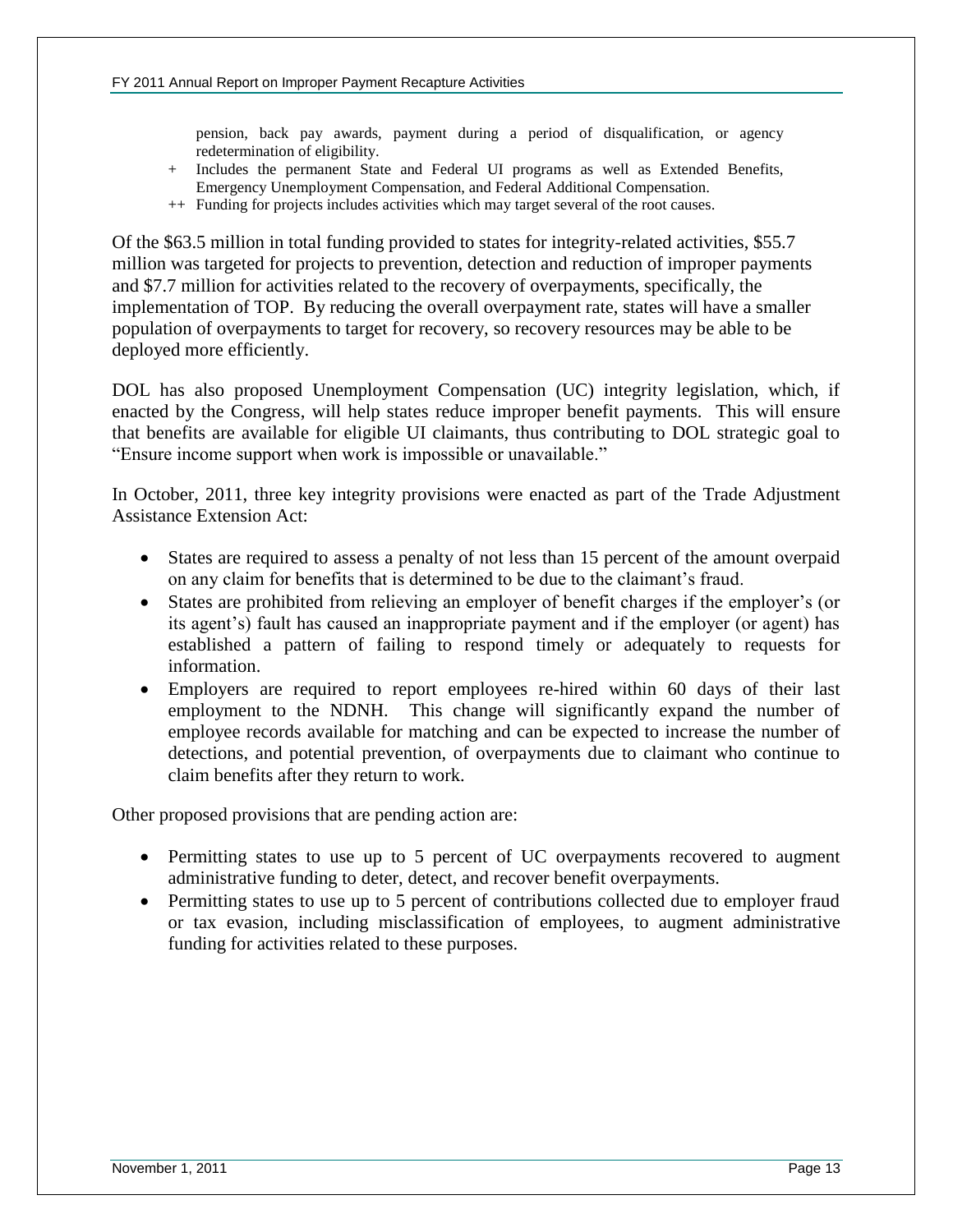## <span id="page-15-0"></span>**4.0 Payment Recapture Activities for Grant Programs**

As noted in the summary above, OMB continues to classify the WIA program as high risk due to its high-level annual outlays. The DOL has established processes that help to prevent, detect and/or recapture overpayments for WIA and for all DOL-funded grants.

#### **Phase I: Overpayment Prevention and Detection**

DOL agencies perform grant monitoring activities on direct grants on a periodic basis<sup>1</sup>. Similarly, for most formula grants, the States monitor their sub-recipients (pass-through grantees), which in turn monitor their sub-recipient grantees. DOL Regional monitoring teams also make on-site visits to select direct grantees and sub-recipients each year. This cascading monitoring structure results in all grantees and sub-grantees being monitored on a regular basis.

DOL agencies also manage grant closeouts, reviewing final grantee reports, the grant closeout package, related recommendations, and other documents, to determine whether the objectives of the grants were accomplished and that all funds were expended as authorized. Questioned costs are resolved through the normal determination process, as described in the next phase.

In addition to these monitoring activities, DOL grant programs and their grantees and subgrantees are subjected to numerous GAO audits, DOL OIG audits, and annual audits by CPA firms who perform Single Audit Act audits of Federal grantees. These audits address a wide range of issues, including program effectiveness, management and operational issues, financial statements, internal controls, and identification of unallowable costs (questioned costs/improper payments). Grants are also covered in the annual DOL internal control assessment, per OMB Circular A-123, Appendix A, which evaluates controls that could impact improper payments. All these monitoring activities and related audits and assessments serve as a basis for identifying and correcting issues that could potentially lead to improper payments.

All non-Federal entities that are subject to a Single Audit Act audit are required to submit summary level results from their audits and a copy of the audit report (A-133 report) to the Federal Audit Clearinghouse (FAC), which is administered by the Census Bureau and operates on the behalf of the OMB. The FAC is a central repository of information on all Single Audits conducted each fiscal year. For findings noted in A-133 reports, OMB guidelines require a corrective action plan to be included in the report, and, in subsequent reports, the status of prior year findings is to be reported.

**Exhibit 4** shows the amount of DOL funds expended during FY 2009 by grant group and in total.

 $\overline{a}$ 

<sup>&</sup>lt;sup>1</sup> Depending on the grant agreement, grant expenditures may be monitored either on a monthly or quarterly basis, in addition to annual reviews.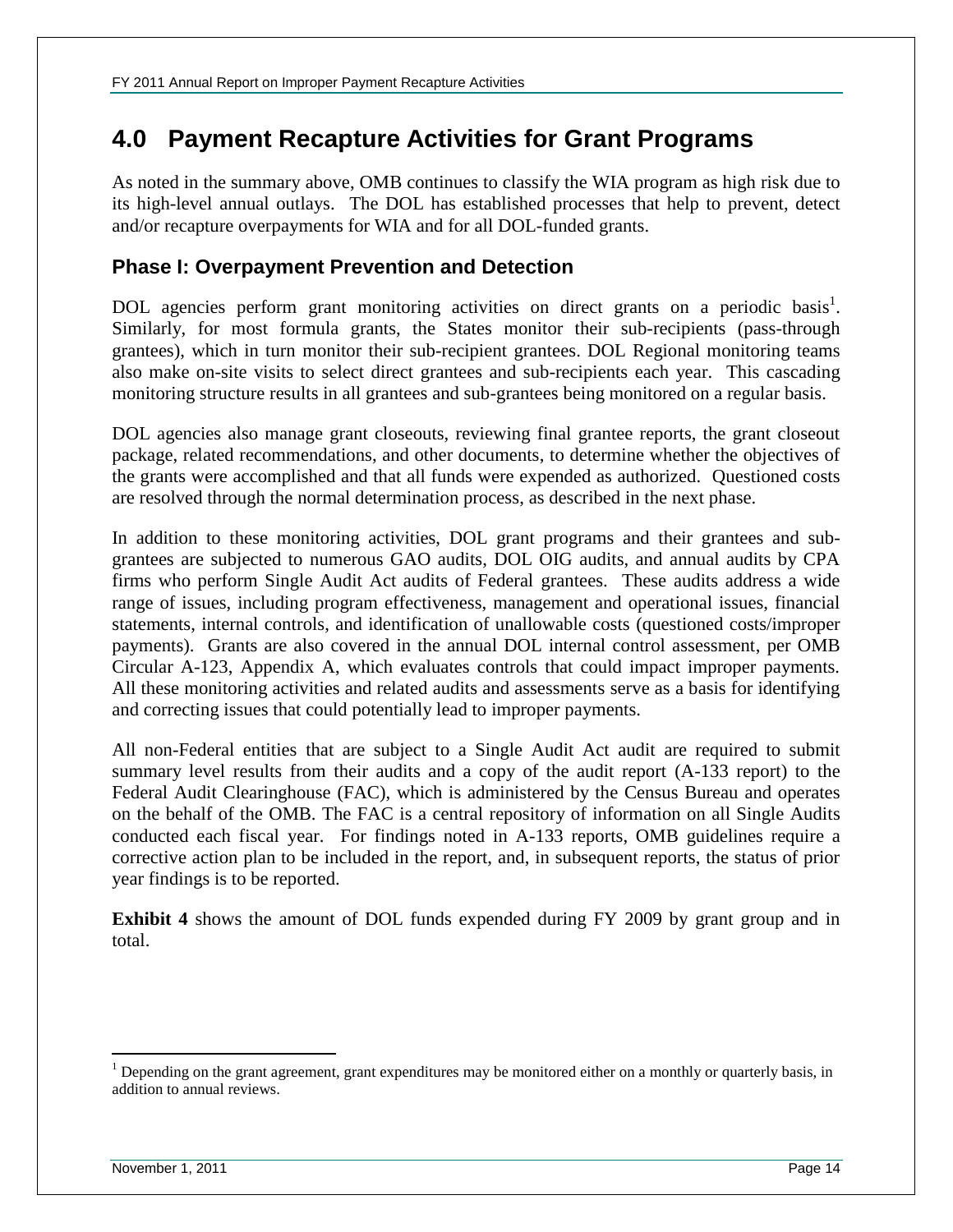| <b>Grant Program</b><br><b>Groups</b> | <b>Grantees</b><br><b>Reporting</b><br><b>Expenditures</b><br>in This Group | <b>Direct</b><br><b>Expenditures</b><br>(Grantees) | Pass-Through<br><b>Expenditures</b><br>(Sub-Recipients) |                   |  |  |  |
|---------------------------------------|-----------------------------------------------------------------------------|----------------------------------------------------|---------------------------------------------------------|-------------------|--|--|--|
| <b>WIA</b>                            | 3,153                                                                       | \$3,635,721,220                                    | \$4,276,191,065                                         | \$7,911,912,285   |  |  |  |
| SUIESO + $UI2$                        | 526                                                                         | \$100,355,031,204                                  | \$146,225,819                                           | \$100,501,257,023 |  |  |  |
| Other                                 | 1,062                                                                       | \$1,372,414,981                                    | \$392,899,516                                           | \$1,765,314,497   |  |  |  |
| <b>Total DOL</b>                      |                                                                             | \$105,363,167,405                                  | \$4,815,316,400                                         | \$110,178,483,805 |  |  |  |

Within DOL, there is an established periodic review cycle to leverage the work done by auditors performing work under the Single Audit Act. By using the FAC's data, reviewers are able to quickly identify any A-133 report that contains data for a DOL program, as well as identifying whether these funds were received directly from the DOL or were passed-through from a DOL direct grantee. Reviewers obtain copies of all reports that show grant expenditures for direct grantees. Reviewers then identify whether or not any of these reports contain any questioned costs for any DOL grant funds.

#### **Phase II: Overpayment Recapture**

For grantees with A-133 reports identifying funding received directly from DOL and that also identify material weaknesses or significant deficiencies, the DOL OIG forwards the reports and finding details to the appropriate DOL agency for issue resolution. The responsible agency(s) then determines how to most appropriately resolve the questioned costs noted in the report. All findings for direct grantees are considered important to resolve, especially those deficiencies that are related to sub-recipient monitoring, and all findings are tracked through to resolution.

- The report itself may describe corrective actions that have already been taken, and the A-133 auditor has accepted the actions taken as appropriate to resolve the finding. In this case, the agency simply verifies that the actions described in the report were taken.
- With some questioned costs, a review must be conducted to determine the exact amount of questioned costs that are actually improper overpayments and therefore subject to recapture. These reviews may involve on-site visits to, or email exchanges and discussions with, the grantee to establish the facts related to the questioned costs. At the conclusion of this review, the grantee will be informed of the agency's final determination decision, and be required to take whatever corrective actions that may be required to resolve the questioned costs. The agency then verifies that the required actions were performed.
- With most questioned costs, the amount of improper overpayments is clearly identified in the report, and the grantee is already engaged in the process of either reimbursing DOL

 $\overline{a}$ 

 $2$ The amount audited under the Single Audit Act for the State Unemployment Insurance and Employment Service Operations (SUIESO) program covered both SUIESO expenditures and expenditures for the Unemployment Insurance (UI) program (benefits payments). Total outlays for SUIESO are only \$4.4 billion of the total \$100.5 billion for FY 2009.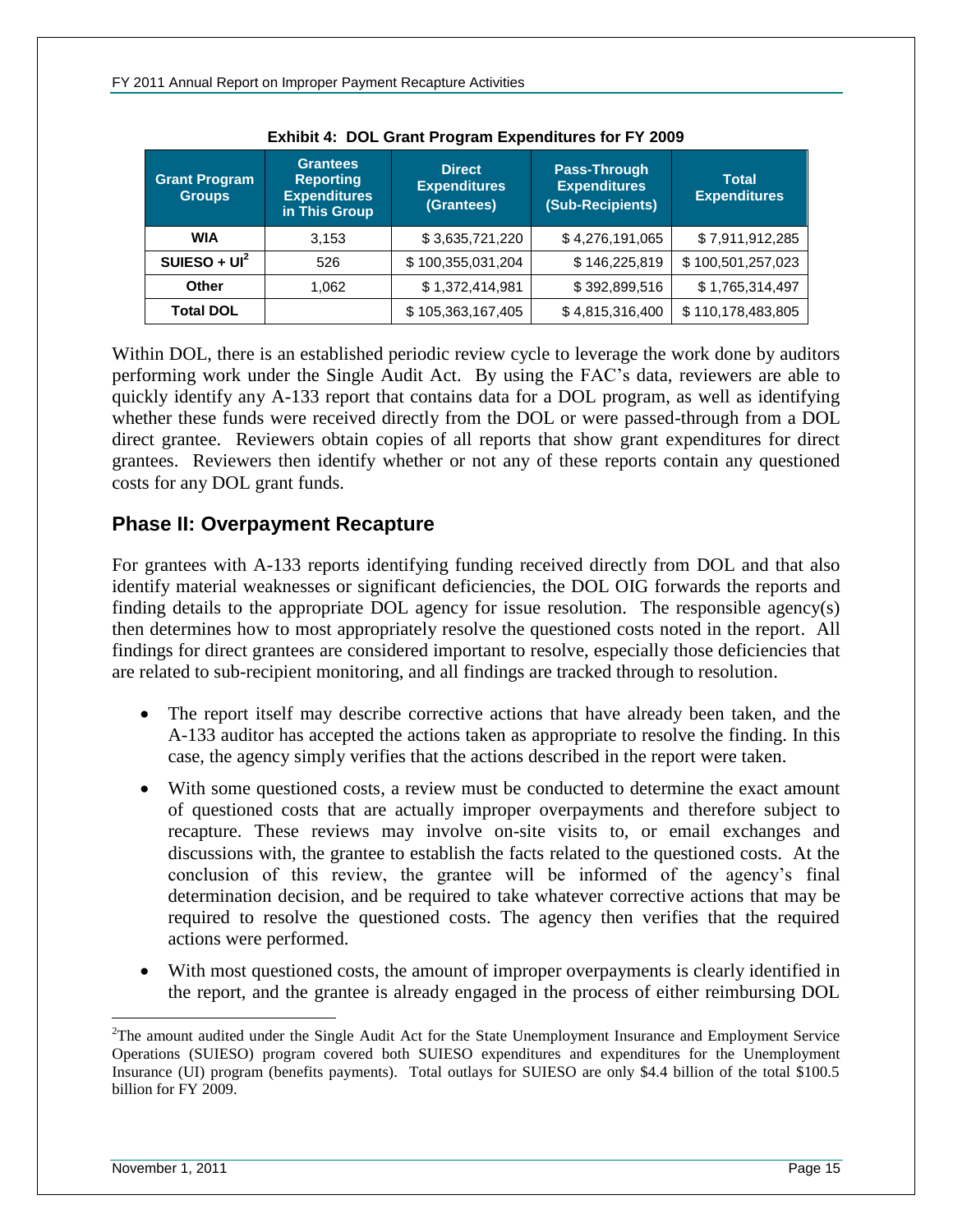for the overpayment or adjusting their drawdown for a subsequent period to reflect the fact that they have already received the funds to reimburse their subsequent grant expenditures. When refunds are collected, they are returned to the original year and appropriation from which the obligation was established. For cancelled appropriations, the refunds are returned to the Treasury.

**Exhibit 5** reflects grant expenditures with questioned costs discovered through A-133 audits, and the results from the Issue Resolution Process for questioned costs, for FY 2009 (most recent year data is available).

| Grant<br>Program<br><b>Groups</b> | <b>Direct</b><br><b>Grantees</b><br>with<br>Questioned<br><b>Costs for</b><br><b>FY 2009</b> | <b>Direct Grantee</b><br>Questioned<br><b>Costs from</b><br><b>Potential</b><br><b>Overpayments</b><br>for FY 2009 <sup>3</sup> | <b>Direct</b><br>Grantee<br>Questioned<br><b>Costs</b><br><b>Resolved as</b><br>Not an<br>Overpayment | <b>Direct Grantee</b><br><b>Overpayments</b><br><b>Repaid or</b><br><b>Draws</b><br><b>Adjusted</b> | <b>Direct Grantee</b><br><b>Overpayments</b><br>with<br><b>Repayment in</b><br><b>Process</b> | <b>Direct</b><br>Grantee<br><b>Unresolved</b><br>Questioned<br><b>Costs Still</b><br><b>Under</b><br><b>Review</b> | <b>Overpayments</b><br>Resolved,<br><b>Recovered or</b><br>in Recovery<br><b>Process</b><br>$\frac{9}{6}$ |
|-----------------------------------|----------------------------------------------------------------------------------------------|---------------------------------------------------------------------------------------------------------------------------------|-------------------------------------------------------------------------------------------------------|-----------------------------------------------------------------------------------------------------|-----------------------------------------------------------------------------------------------|--------------------------------------------------------------------------------------------------------------------|-----------------------------------------------------------------------------------------------------------|
|                                   |                                                                                              |                                                                                                                                 |                                                                                                       |                                                                                                     |                                                                                               |                                                                                                                    |                                                                                                           |
| <b>WIA</b>                        | 17                                                                                           | \$2,091,332                                                                                                                     | \$391.735                                                                                             | \$43.839                                                                                            | \$152.028                                                                                     | \$1,503,730 <sup>4</sup>                                                                                           | 28 %                                                                                                      |
| SUIESO (only)                     | 9                                                                                            | \$1,393,110                                                                                                                     | \$664.137                                                                                             | \$644.458                                                                                           | \$84.514                                                                                      | \$                                                                                                                 | 100 %                                                                                                     |
|                                   |                                                                                              |                                                                                                                                 |                                                                                                       |                                                                                                     |                                                                                               |                                                                                                                    |                                                                                                           |
| Other                             | 6                                                                                            | \$51,075                                                                                                                        | \$10.631                                                                                              | \$1.045                                                                                             | \$39.399                                                                                      | \$                                                                                                                 | 100 %                                                                                                     |
| <b>Total DOL</b>                  |                                                                                              | \$3,535,516                                                                                                                     | \$1,066,503                                                                                           | \$689,342                                                                                           | \$275,941                                                                                     | \$1,503,730                                                                                                        | 57 %                                                                                                      |

**Exhibit 5: Analysis of Direct Grantee Potential Overpayments**

For subgrantees with A-133 reports identifying funding received from direct grantees (e.g. States), monitoring of issue resolutions is the responsibility of the direct grantees that passed the funds through, although the appropriate DOL agency may also track resolution through their own grant monitoring and close-out processes. For example, within ETA, once determinations are final, they are referred to ETA's accounting office to establish the debt. The ETA accounting office will perform standard collection activities to collect the debt, and if unable to do so, will refer the debt to Treasury for further collection efforts.

#### **Phase III: Reducing Improper Payments**

As noted in Exhibit 5, over 98 percent of the potential overpayments from grant funds are in the WIA or SUIESO grant programs, both of which are administered by the DOL's ETA. The FY 2011 improper payment rate estimate work indicated that the major types of errors found in both the WIA and SUIESO programs are primarily administrative in nature, including cash management, sub-recipient monitoring, unallowable costs, and insufficient documentation for

 $\overline{a}$ 

<sup>&</sup>lt;sup>3</sup> Underpayments and administrative questioned costs, which are used in calculating the rate of improper payments, have already been removed from Initial Questioned costs to arrive at the totals in this column. Even so, as the next column demonstrates, 30 percent of these "potential overpayments" are not overpayments at all.

<sup>&</sup>lt;sup>4</sup> More than \$1.3 million of the WIA unresolved Questioned Costs relate to a single finding in the FY 2009 A-133 Report filed in the FAC by the State of Indiana on 3/29/2011, and which is still in the resolution process. It is anticipated that this questioned cost will resolve as "not an overpayment", which would bring the "not an overpayment" total to \$2.4 million, or approximately 70% of the potential overpayments.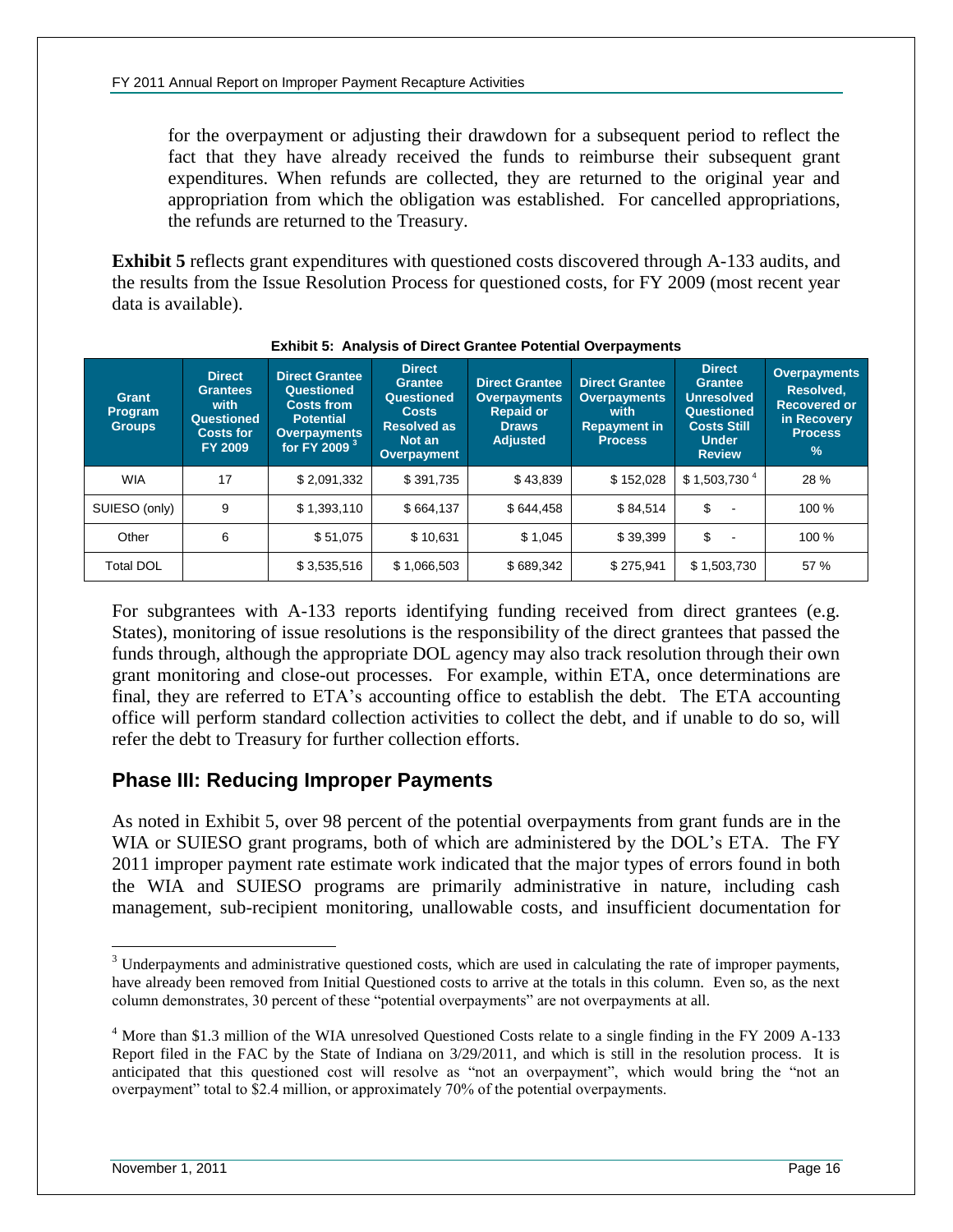participant payments. The grant management and monitoring processes focus on these items to reduce and prevent improper payments.

ETA currently uses a multi-step approach to ensure proper administration and effective program performance of its grants. First, ETA starts its review/oversight process by conducting a structured initial risk assessment of all new grants and grantees at the time of the award. Second, ETA Federal Project Officers (FPOs) conduct quarterly desk reviews of the financial and program performance of each grant. The results of these activities are recorded in the Grants e-Management System (GEMS), an electronic tracking and grant management system. This serves as an early warning system to detect potential financial management and/or programmatic performance issues and allows ETA to target technical assistance more effectively. Finally, ETA staff (FPOs, financial management and others) conduct periodic on-site reviews of grantees. ETA attempts to conduct an on-site review of each grantee at least once every three years, but actual review schedules are based on the results of the risk assessments and desk reviews.

On-site reviews are conducted using ETA's Core Monitoring Guide as well as program specific and technical guide supplements designed to provide a more detailed review of program requirements and financial activities. Results of the on-site monitoring activities are also cataloged in the GEMS system. For grantees with large numbers of sub-recipients (e.g., WIA formula grantees), the on-site review conducted includes an assessment of the grantee's subrecipient monitoring activities. In addition, ETA conducts on-site reviews of local area subrecipients as part of its review of the state grantee. The results of the on-site monitoring are also catalogued in the GEMS system.

ETA now has the capability to review trends or issues that arise in a more comprehensive and consistent manner. Whenever deficiencies or problems are identified as a result of a desk review, on-site review, or an independent audit, ETA immediately begins working with the grantee to obtain appropriate corrective actions. Corrective actions undertaken by the grantee are tracked by ETA and follow-up technical assistance and reviews are scheduled as needed.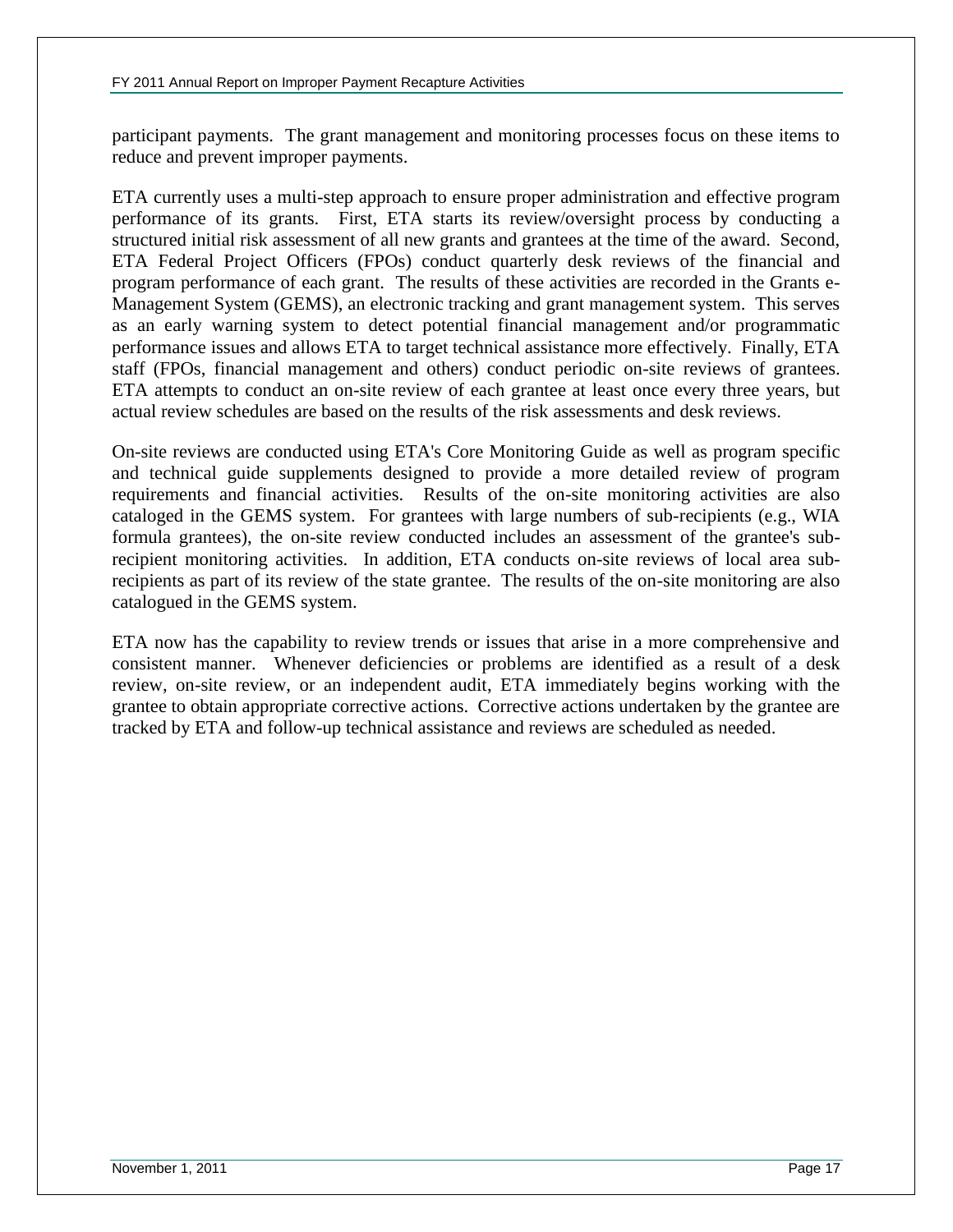## <span id="page-19-0"></span>**5.0 Other Payment Recapture-Related Activities**

In addition to the UI and Grants programs, DOL also manages other benefit programs, and its own internal operations through a variety of activities that cover all non-payroll, administrative and other costs.

In accordance with OMB Circular A-123, Appendix A, DOL conducts a management assessment of internal controls over financial reporting annually. These assessments help DOL identify and correct weaknesses in the overall control environment. While DOL has achieved a "clean audit opinion" for each of the last fourteen years, this is viewed as a baseline for internal controls and not a goal in itself.

Within the programs and activities that are directly administered by the DOL, the results of DOL's annual internal control testing indicate that the controls are generally operating efficiently and effectively, and can be relied on to provide reasonable assurance that the DOL has:

- Efficient and effective operations;,
- Reliable reporting of financial information; and
- Compliance with applicable laws and regulations.

The principal non-UI, non-grant programs and activities that are directly administered by the DOL include:

- Federal Employees' Compensation Act (FECA);
- Black Lung Benefits Act (Black Lung);
- Energy Employees Occupational Illness Compensation (Energy);
- Longshore and Harbor Workers' Compensation Program Act (Longshore); and
- Contract Administration.

Each of these programs has been the subject of audits and reviews over the last several years, with few improper payments identified, except for cases of fraud, that were not also detected by the proper and timely functioning of internal controls.